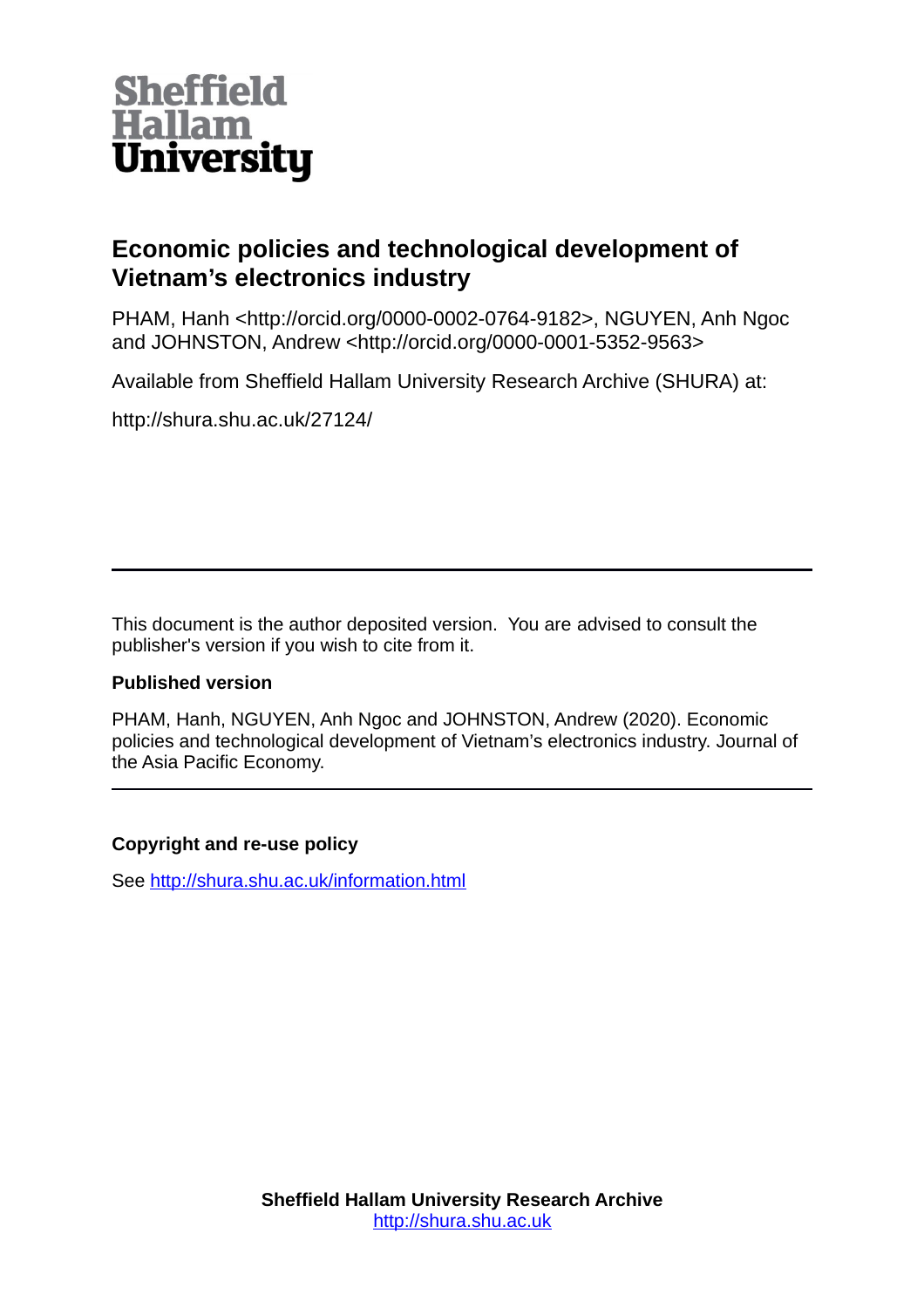*To cite this article:*

*Pham, H.S.T, Nguyen, A.N and Johnston, A. (2020). Economic Policies and Technological Development of Vietnam Electronics Industry. Journal of the Asia Pacific Economy. DOI: 10.1080/13547860.2020.1809055.*

## **ECONOMIC POLICIES AND TECHNOLOGICAL DEVELOPMENT OF VIETNAM'S ELECTRONICS INDUSTRY**

**Abstract:** This paper examines the impact of economic policies on the development of Vietnam's electronics industry. We identified, reviewed, evaluated and interviewed various stakeholders in the industry about the policies implemented by the Vietnamese government during the period 1986-2017. We argue that while the policy aiming at learning through technological spillover from foreign direct investment led to the specific level of the technological development, problems during its implementation coupled with institutional failures brought about unintended consequences. We conclude that trade liberalisation alone did not deliver the desired technological upgrading for domestic firms in Vietnam. Our paper provides policy implications for technological development in developing countries.

**Keywords**: Economic development policy, electronics industry, technological development, Vietnam.

#### **1. Introduction**

Promoting the development of an industrial base is one of the major focuses of economic policies in developing countries. In order to achieve this, many advocate a programme of technological capacity building, promoting government interventions focussed on indigenous technological change (Amsden 1991, Hobday, Cawson & Kim 2001, Kim 1992, Khan 2000, 2013, Lall 1992, 2000, Lall & Narula 2004, Paus 2008, 2012, Wade 1990). In many cases, these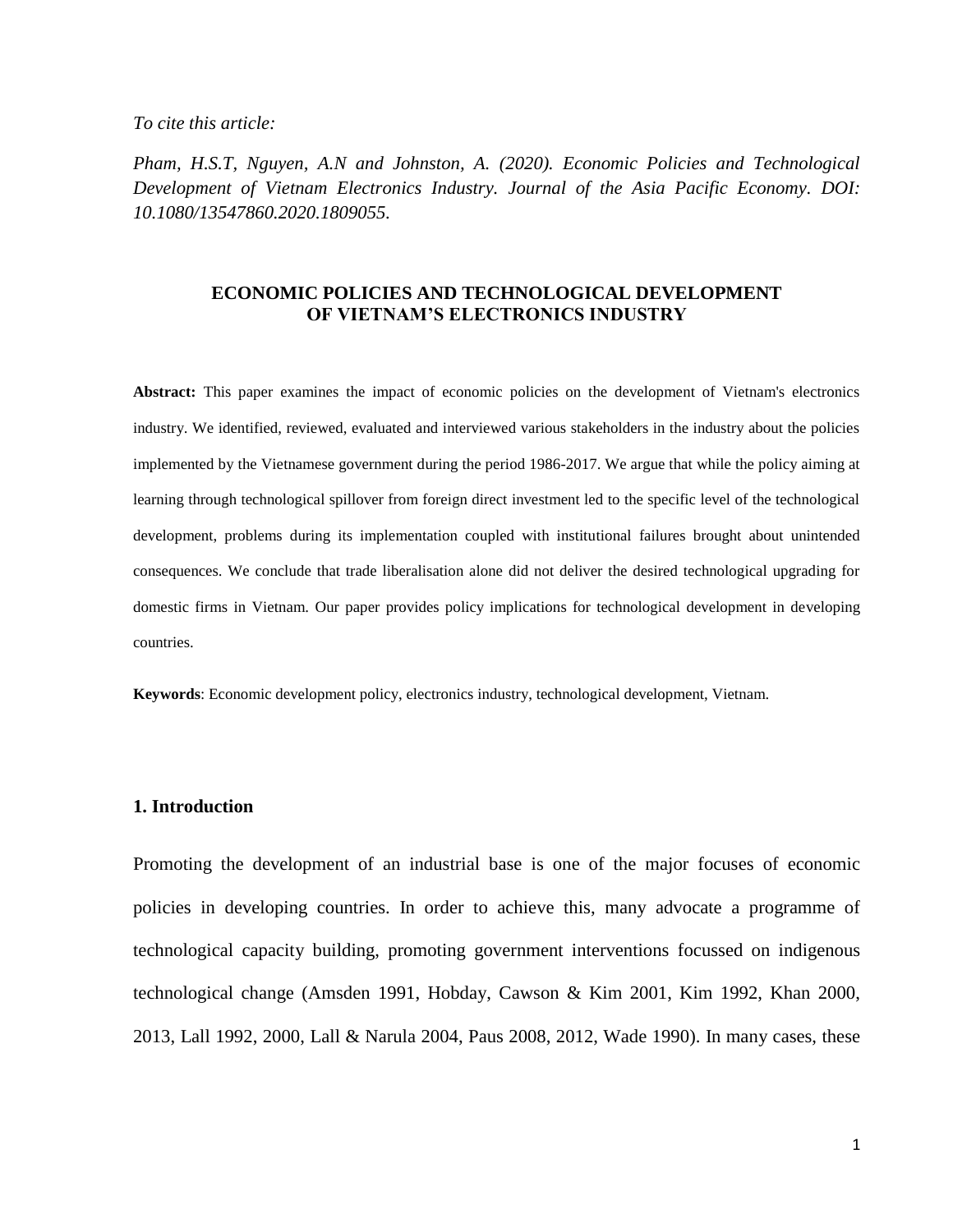approaches go hand in hand with stimulating technology diffusion from Foreign Direct Investment (FDI), in order to transfer knowledge and expertise into the host economy.

However, these approaches require governments to possess the capabilities to select and implement policies and learn from the successes and failures (Schmitz, Johnson & Atltenburg 2015). As such, it is argued that the analysis of industrial development policy needs to focus on not only the policy outcomes but understanding the policy process (Rodrik 2007). Indeed, as it has been argued that little is known about the quality and the results of these government interventions in low and lower-middle-income countries (Altenburg & Lütkenhorst 2015), it appears pertinent to understand this process in more detail.

Understanding development policy has focussed on a broad range of mechanisms including (i) trade liberalisation, (ii) market deregulation, (iii) foreign direct investment, and (iv) macroeconomic stability. Yet, these policies have been criticised for assuming that technology simply appears from nowhere rather than be produced or learned, and information is free and symmetric (Khan 2000). In addition, these "laissez-faire" approaches, omit the role of incentives in the creation of technological capacity in developing countries, promoting efficiency but not attracting capital and new technologies in high value-added sectors. As such, state intervention is essential for correcting this market failure and promoting 'catch up' (Amsden 1991, Hobday, Cawson & Kim 2001, Kim 1992, Khan 2000, 2013, Lall 1992, 2000, Lall & Narula 2004, Paus 2008, 2012, Wade 1990).

However, the main drawback to state intervention is the creation and distribution of rents that arise, either intentionally or unintentionally, from the incentives created by policymakers. Therefore, this approach recognises that government intervention inevitably comes at costs.

2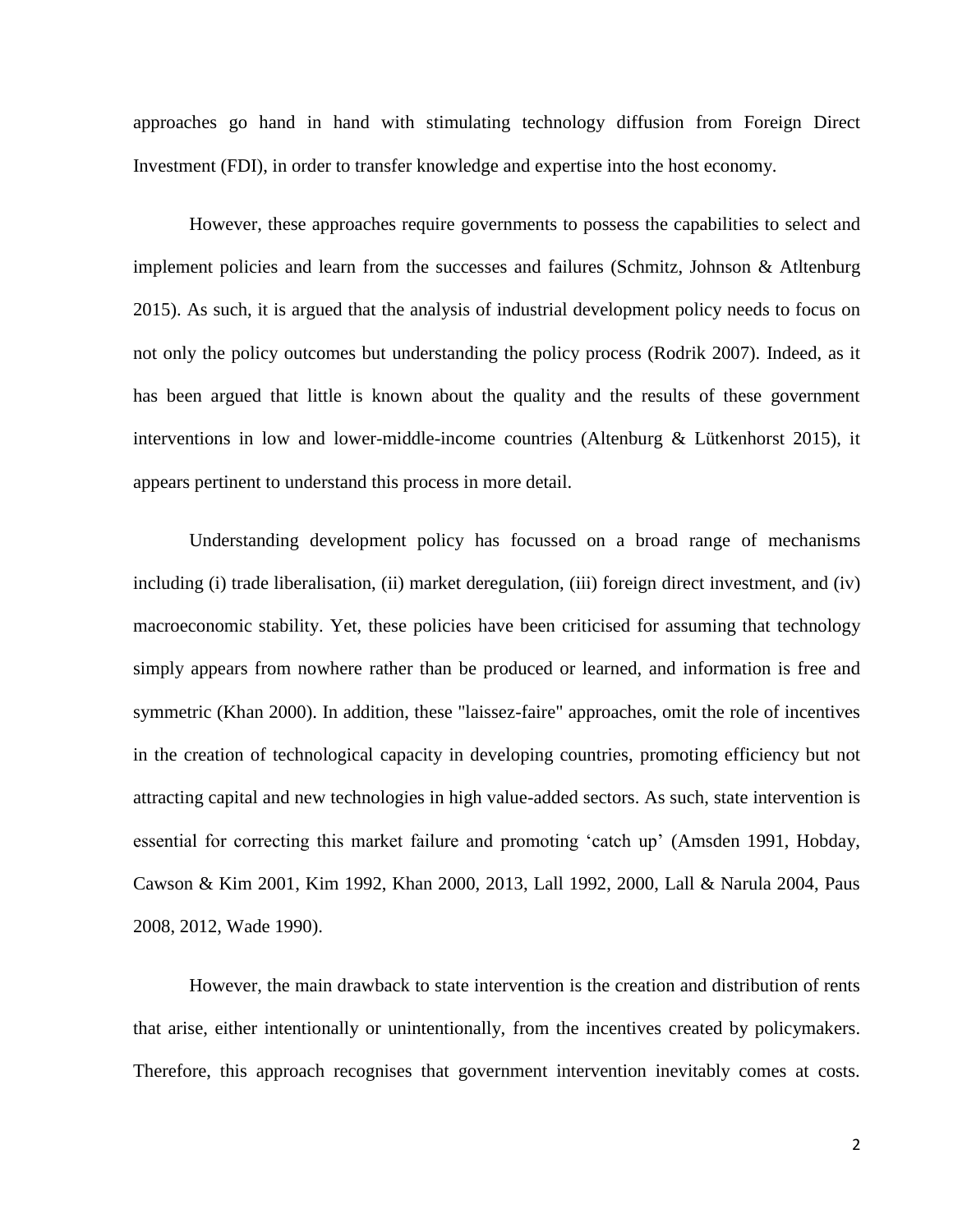Khan (2000) relates such costs to "rents", understood as a "minimum amount of incentives needed to attract suppliers of inputs to particular industries" (Milgrom and Roberts 1992: 269). Consequently, Khan (2000, 2012) argues that rent management should be framed as a process that creates and alters rights, leading a particular allocation of resources within an economy, with efficiency depending on the type of rent management mechanism utilised.

In order to contribute to this debate, this paper assesses the economic development policies enacted in Vietnam, across the past three decades. Using a rent management lens, the paper investigates the extent to which the Vietnamese government's economic policies contributed to the technological development within Vietnam in the period 1986-2017. After a prolonged economic recession, Vietnam started to reform its economic management mechanism in the late 1980s, focusing on three key pillars including lessening the control of the government over economic activities; liberalising trade with emphasis on export orientation and attracting foreign direct investment, together with growing the private sector. Since the country joined the WTO in 2007, Vietnam has established itself as a global production base with an increasing number of international players sourcing goods from the country (Pham, Monkhouse & Barnes 2017). Vietnam, thus, with its many chances for rent seeking, along with its successful economic performance, is a very appropriate country for an examination of the relation between rent seeking and development (Thoburn, 2020).

The paper contributes to further insights in the field of trade-based development policy by proposing that both trade liberalisation and economic incentives are necessary for technological development. However, the long-term result of relying upon these policies is the development of rent-seeking behaviour, the long-term consequences of which may stifle the growth of domestic firms.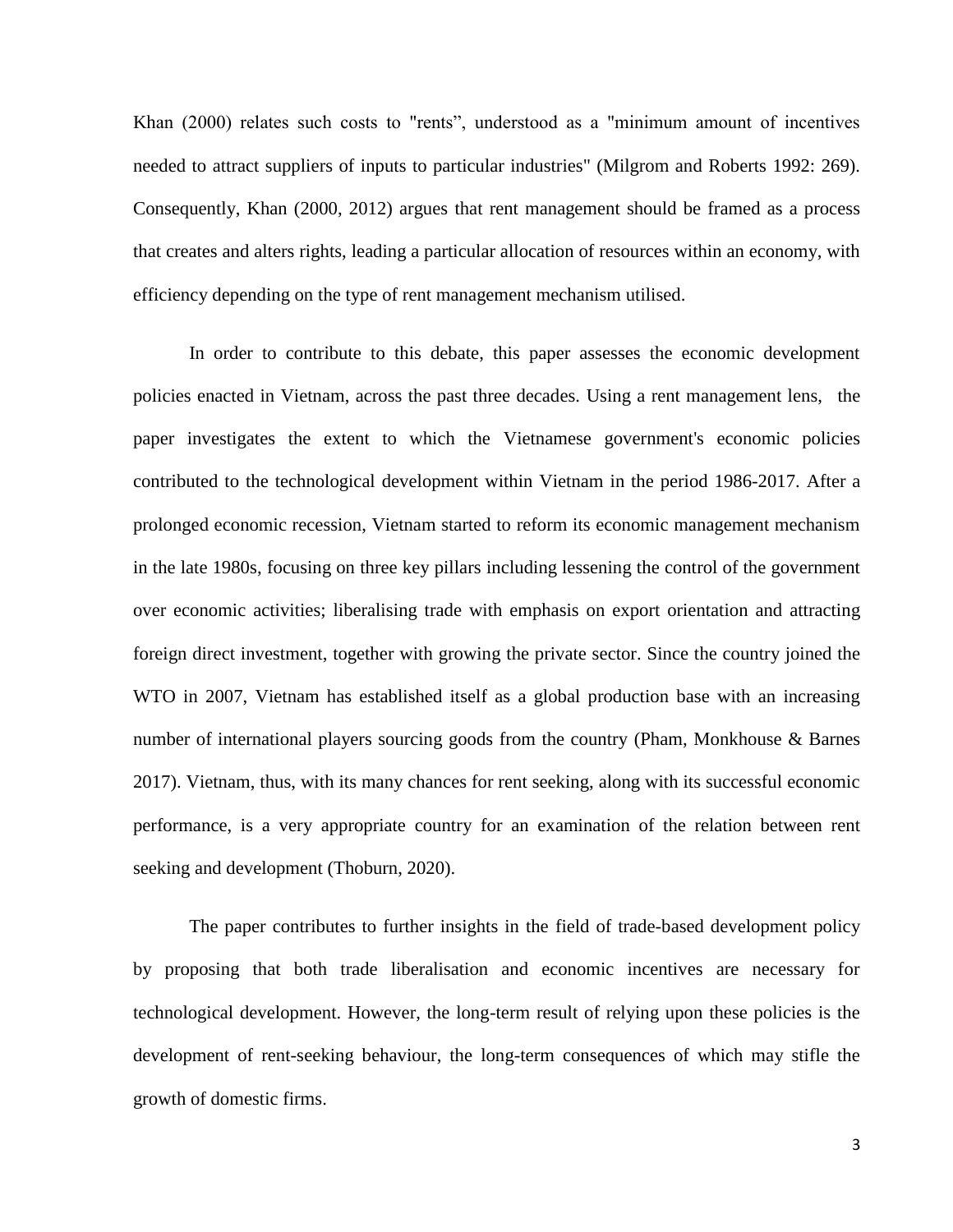The paper is structured as follows: Section 2 outlines the conceptual and theoretical underpinnings of the paper. Section 3 presents the methods used, while Sections 4 describe the findings. Section 5 discusses the findings with respect to the existing literature, followed by Section 6, which concludes the paper.

### **2. Theoretical Background**

Drawing on neoclassical growth theory (Solow 1956, Swan 1956), a body of economic development studies proposes a number of mechanisms for developing countries to promote technological development and economic growth, namely (i) trade liberalisation, (ii) market deregulation, (iii) foreign direct investment, and (iv) macroeconomic stability. In particular, the extant literature suggests that FDI can promote innovativeness, productivity, and competitiveness through spillovers which allow local firms to adopt and adapt technologies that have been developed in more advanced countries. Yet, these policies typically rely on many assumptions based on a neoclassical model of economic growth (Khan 2000). For example, little consideration is given to whether capital or labour may require special rewards in particular sectors; new technology simply appears from nowhere and does not have to be produced or learned, information is free and symmetric, so no incentives had to be created for information to be efficiently used.

In contrast to the "laissez-faire" approach, the body of literature that examines the building of technological capacity in developing countries (Amsden 1991, Hobday, Cawson & Kim 2001, Kim 1992, Khan 2000, 2013, Lall 1992, 2000, Lall & Narula 2004, Paus 2008, 2012, Wade 1990) argues that markets work well at forcing producers to become more efficient but are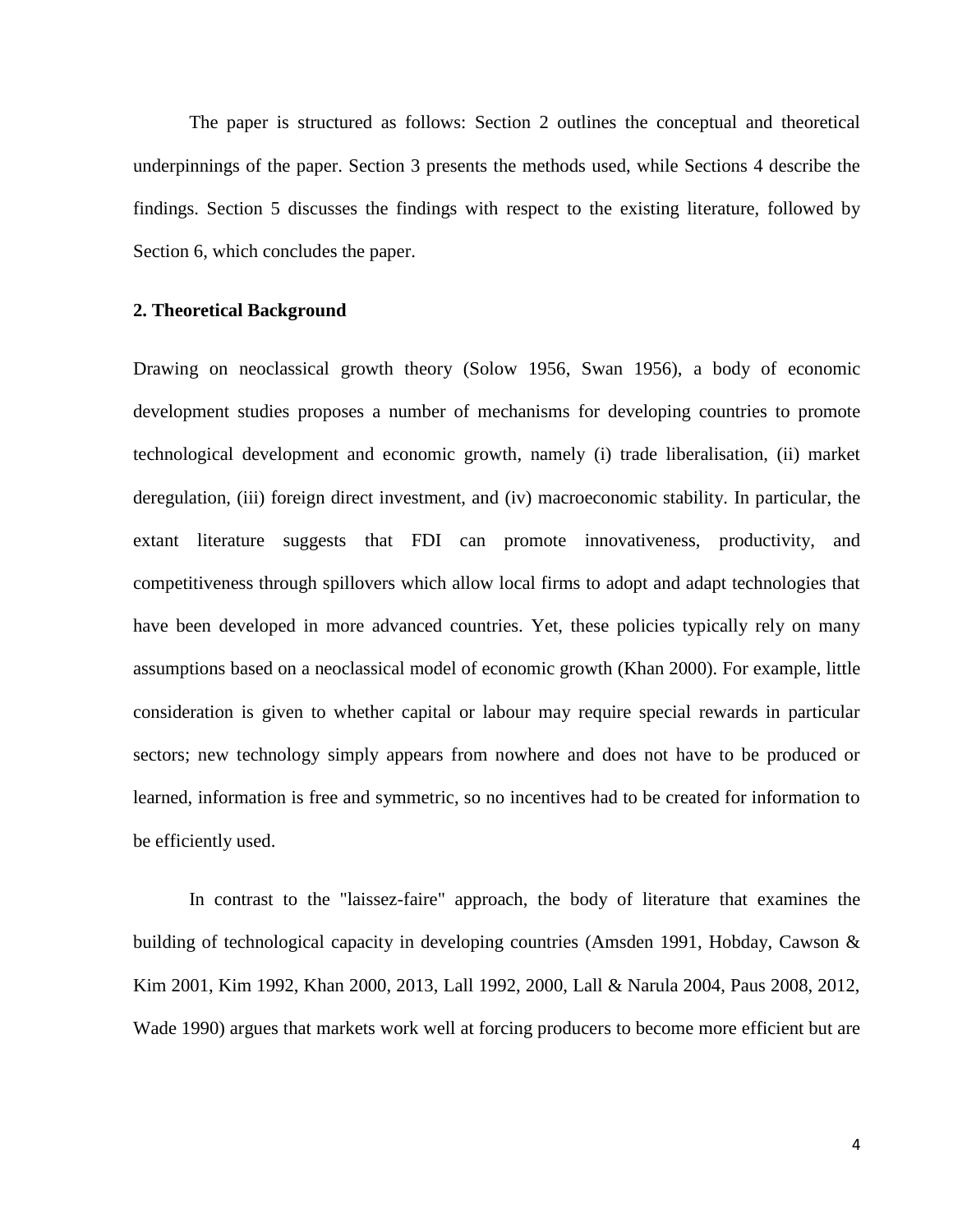inadequate for attracting capital and new technologies in high value-added sectors. Thus, state intervention is essential for correcting this market failure and promoting 'catch up'.

Amsden (1991) argues that East Asia has been successful at technological building not because it has implemented free-market policies but because it has operated with an effective subsidy allocation, enabling the move from a low wage advantage to a high productivity advantage.

Lall (1992, 2000) argues that corrective government interventions rather than nonintervention are needed for technological development in developing countries. Lall (1992) suggests that the development of technological capabilities is an outcome of a complex interaction of incentive structure (mediated by government interventions to overcome market failures) with human resources, technological effort and institutional factors (each also strongly affected by market failures and so needing corrective interventions).

Paus (2012), based on the comparative case studies of five small latecomers (Chile, the Dominican Republic, Jordan, Ireland, and Singapore), proposes a shift in focus from growth to capability-accumulation and a shift from a faith in a market-led process of upgrading to an embrace of a proactive state to advance social capabilities in sync with the needs of firm-level upgrading are the best shot for an escape from the middle-income trap.

This literature strand also recognises that government intervention inevitably comes at costs. Khan (2000) relates such costs to "rents". The theory of economic development (Schumpeter, 1934) refers rents to excess profit earned by innovators. Later, the literature on rent and rent-seeking specifies rents as a "minimum amount of incentives needed to attract suppliers of inputs to particular industries" (Milgrom and Roberts 1992: 269). Schmitz et al. (2015) further

5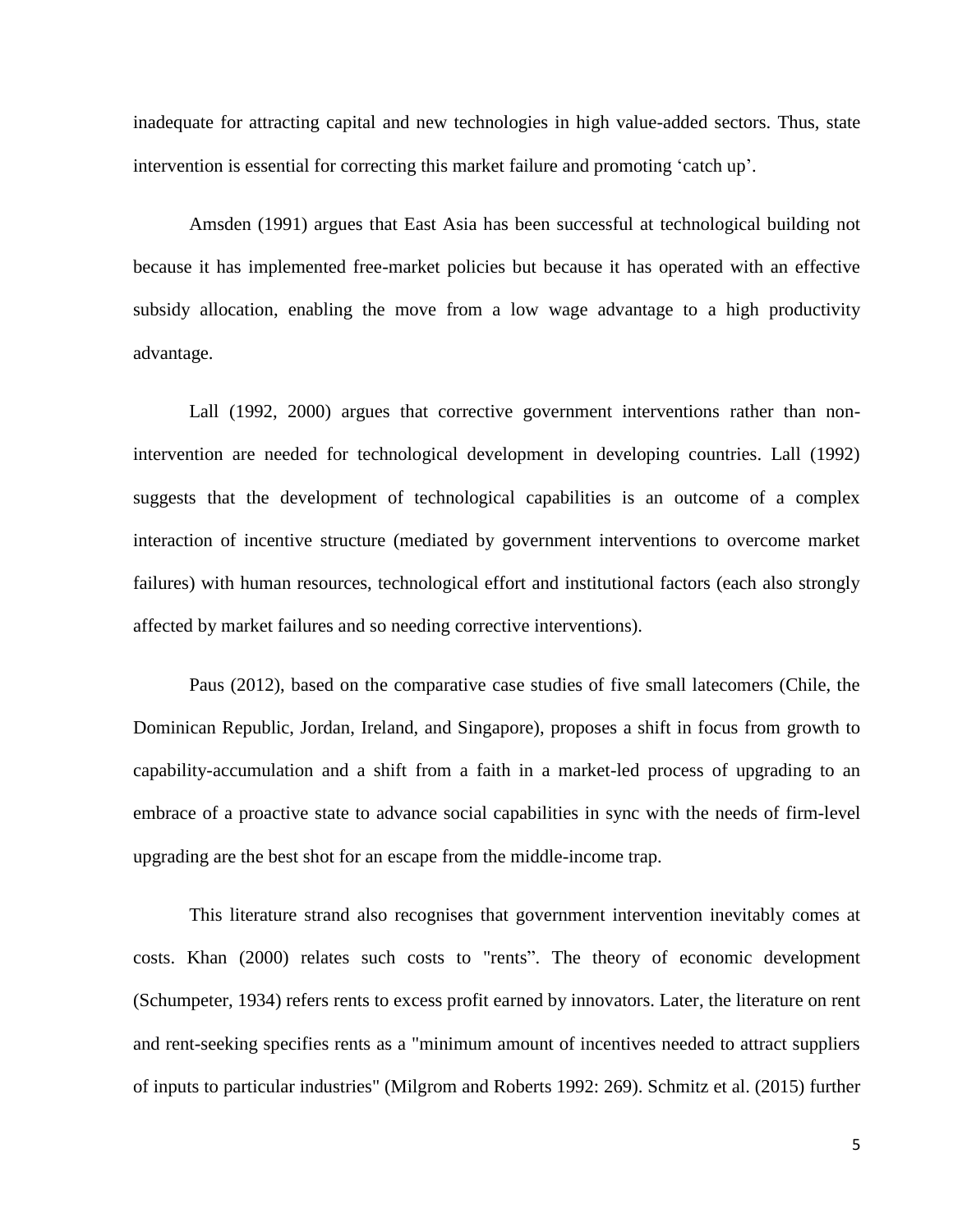extend the concept as the portion of income paid to a factor of production in excess of its opportunity cost.

Rents are created when the state restricts the operations of the market such as the processes of rationing foreign exchange, curbing free trade, and licensing some aspects of economic activity creating 'rent havens' that can be captured by some combination of well-placed businesspersons and bureaucrats (Hutchcroft 1997). The earlier literature on rent and rentseeking activities suggests that value-enhancing rents cannot exist because economic actors will always devise means to exploit rents create by a state (Krueger 1974, Posner 1975). This is because the fight for the privilege, known as rent-seeking, may encourage "unproductive profitseeking" activities, sometimes legal (e.g. lobbying) and sometimes not (e.g. bribery) (Hutchcroft 1997). Developing countries, thus, are left with a policy implication that they should avoid rentcreation policies and develop institutions which minimise such rent-seeking. The premise of the earlier literature is the presumption of perfect market competition which is lacking in the context of developing countries.

In contrast to earlier approaches, Khan (2012) argues rents are a policy instrument that can either be destructive or developmental, depending on the management mechanism in place, which is defined as the configuration of politics, institutions, and industry organisation that produce the rent outcomes. As such, the creation and distribution of rents, either intentionally or unintentionally, gives rise to different incentives for different players, who may be the policymakers or enterprises. Consequently, policy-making and rent-seeking will interact and shape the development path of the sector. Khan (2000, 2012) suggests that rent management should be framed as a process that creates and alters rights, leading a particular allocation of resources within an economy, with efficiency depending on the type of rent management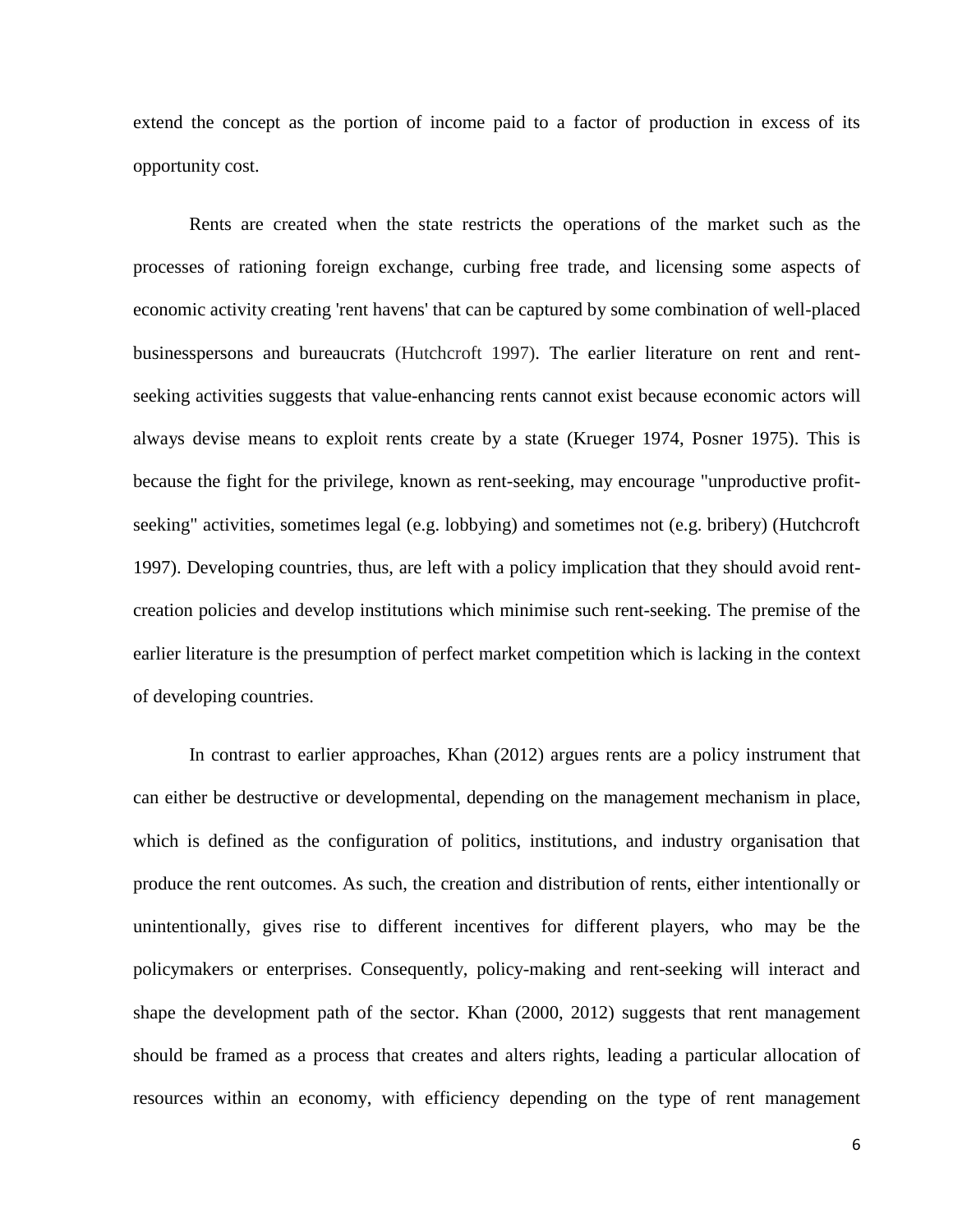mechanism utilised. Drawing on Khan (2000, 2012), Ngo (2020) illustrates how rent seeking can be channelled into positive directions, using eight case studies within three major Vietnamese industries (telecommunications, textiles and garments, and motorcycles).

The arguments by the rent management literature are similar to theoretical discussions in the "new industrial policy" literature (Rodrik 2007, 2009). Rodrick (2009) suggests that an approach based on "don't ask why, ask how" is the best method for implementing an industrial policy for economic development. Thus, in these terms, the rationale for industrial policy should be the maximisation of technological externalities, both static and dynamic in the form of learning-by-doing that is external to firms (Rodrik 2009). The conventional case against industrial policy rests on practical difficulties with its implementation (Rodrik 2009). Rodrik (2007) suggests that an analysis of policies needs to focus on not only the outcome but also the process of getting the policy right.

The "new industrial policy" perspective by Rodrick (2009) has been developed further by Kuznetsov and Sabel (2011) who note that "old" industrial policy focused on a justification of specific set of priorities while "new" industrial policy focuses on the governance of the prioritymaking process. Kuznetsov and Sabel (2011) argue that because policymakers invariably make mistakes, both intentional and unintentional, it is necessary to shift the focus from one-time selection of winners to the process of error detection and error correction of the choices (with corresponding attention to governance). If the priority-making process is right, the outcome should be a successful, vibrant industry in which enterprises have improved technological capacity and innovation capability. Thus, the analysis of the outcomes of industrial policy on the development of industry needs to cover not only policies themselves but also the priority-making and implementing the process.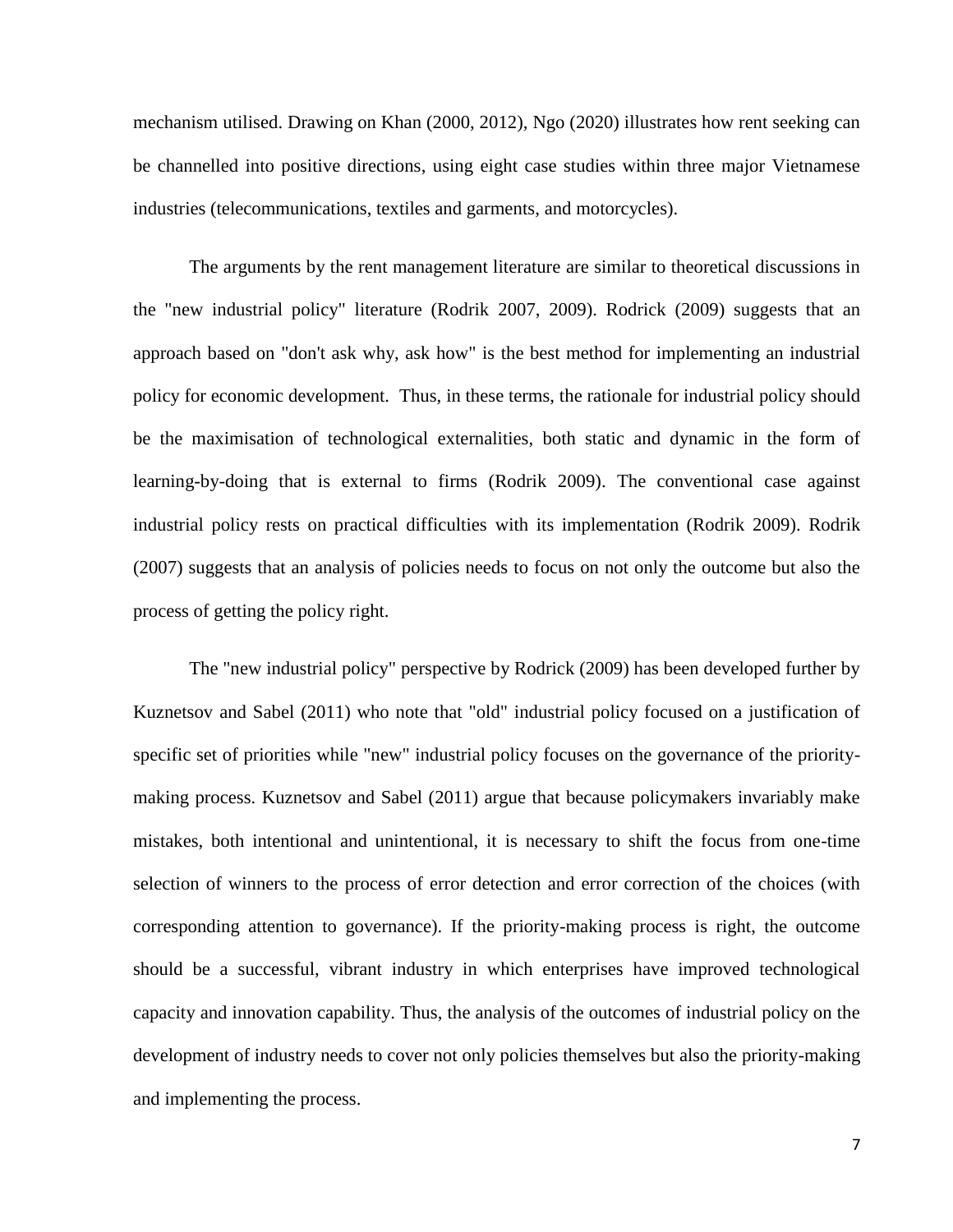### **3. Research Framework and Methods.**

As noted in the introduction, this paper aims to explore the development of the Vietnamese electronics sector in order to plot the evolution of industrial policy and assess its contribution to the industry's development. To accomplish this, we develop an analytic framework based on the logic of design science paradigm "if you desire to achieve outcome O in context C, then use intervention type I" (Van Aken 2004, Denyer et al. 2008). Adopting this logic, we argue that the outcomes of an economic development policy depend on the context and implementation of the interventions. Thus, there is not a direct relationship between the objectives of policy interventions and outcomes, but the relationship is intermediated by the context and implementation of the interventions.

Therefore, in order to understand the factor influencing the development of Vietnam electronics industry, we use the analytical framework, illustrated in Figure 1, with four dimensions: (i) the objectives of policy interventions; (ii) context, (iii) implementation of policy interventions; and (iv) outcomes to guide our data collection and analysis. For the outcome, similar to Khan (2012), we distinguish between unexpected consequences and developmental outcomes.



**Figure 1: Analytical Model**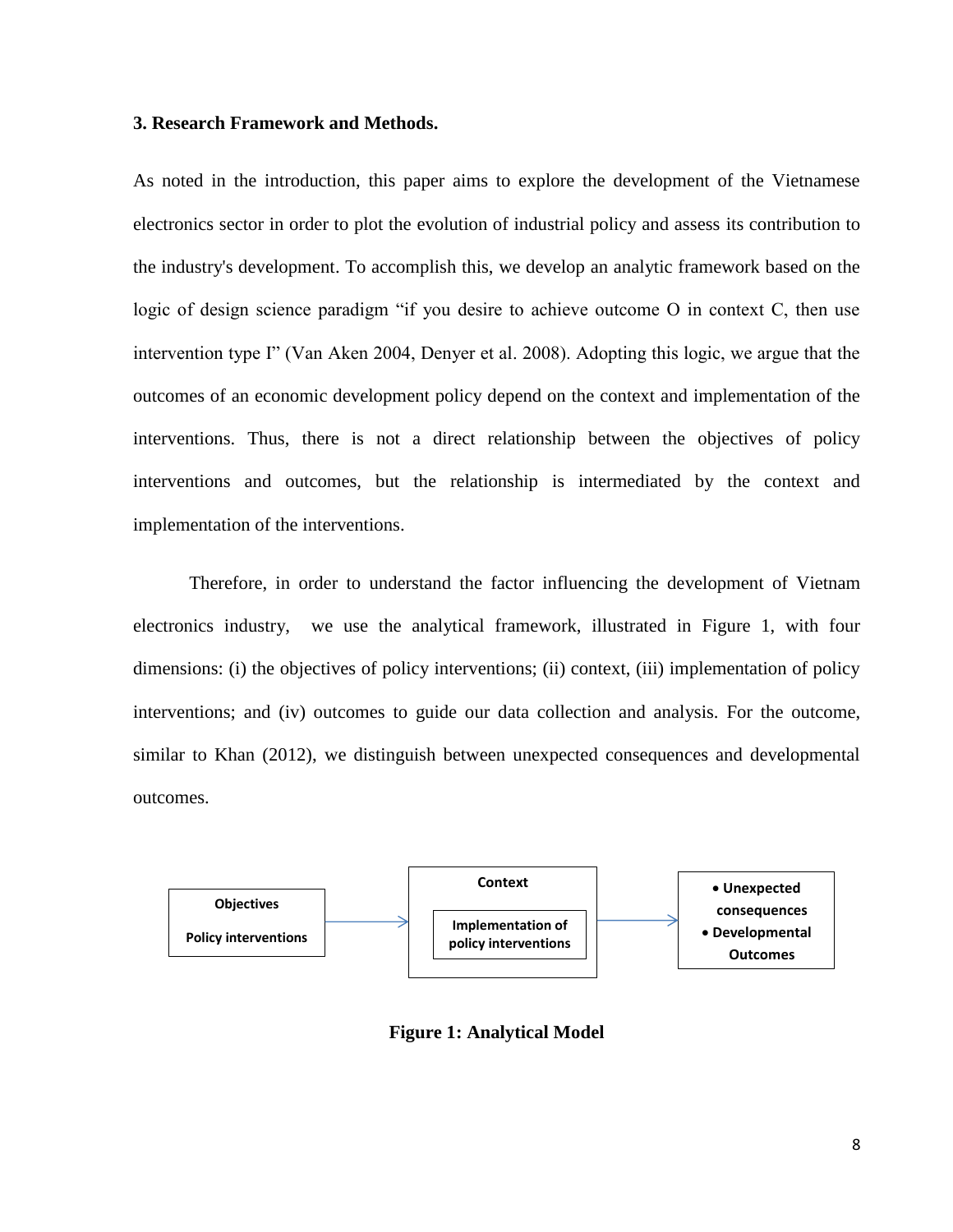In order to utilise our analytical framework, we first reviewed the development of the Vietnam electronics industry in the past up until 2017. We then traced back the policies that have been put in place by the Vietnamese government during the period 1986- 2017 and conducted inductive analysis about why such policies lead to such development outcomes. We collected data from both primary and secondary sources. Secondary data was obtained from Vietnamese government agencies and media reports. We first gathered media news and reports to establish an overview of the stage of development of the industry. We then identified the sample of government officers and experts based on their name cited in the news, articles found through our search with the keyword "điện tử" (electronics) from four major media and news agencies in Vietnam which include Vietnam News [\(http://vietnamnews.vn/\)](http://vietnamnews.vn/), Vietnam Economy Times [\(http://vneconomy.vn/\)](http://vneconomy.vn/), Sai Gon Times [\(http://www.thesaigontimes.vn/\)](http://www.thesaigontimes.vn/) and Vietnam Television Broadcasting [\(http://vtv.vn/truyen-hinh-truc-tuyen/vtv1.htm\)](http://vtv.vn/truyen-hinh-truc-tuyen/vtv1.htm). In-depth interviews with government officials and industry experts were conducted to gain more insights of the industry's development, background information on government policies applicable to the electronics industry in last 30 years, key winners and losers in the industry. We then established contacts with the firms identified by media, interviewed government officers and experts as winners and losers in the industry to arrange a fieldwork visit and interview. In total, we conducted 33 in-depth interviews with policymakers, senior researchers, and managers of enterprises in the electronics sector. The data collection process started in 2014 and completed in 2017. We apply pseudonym to indicate interviewees due to anonymity reasons. Table 1 shows the types and number of participants in our in-depth interviews.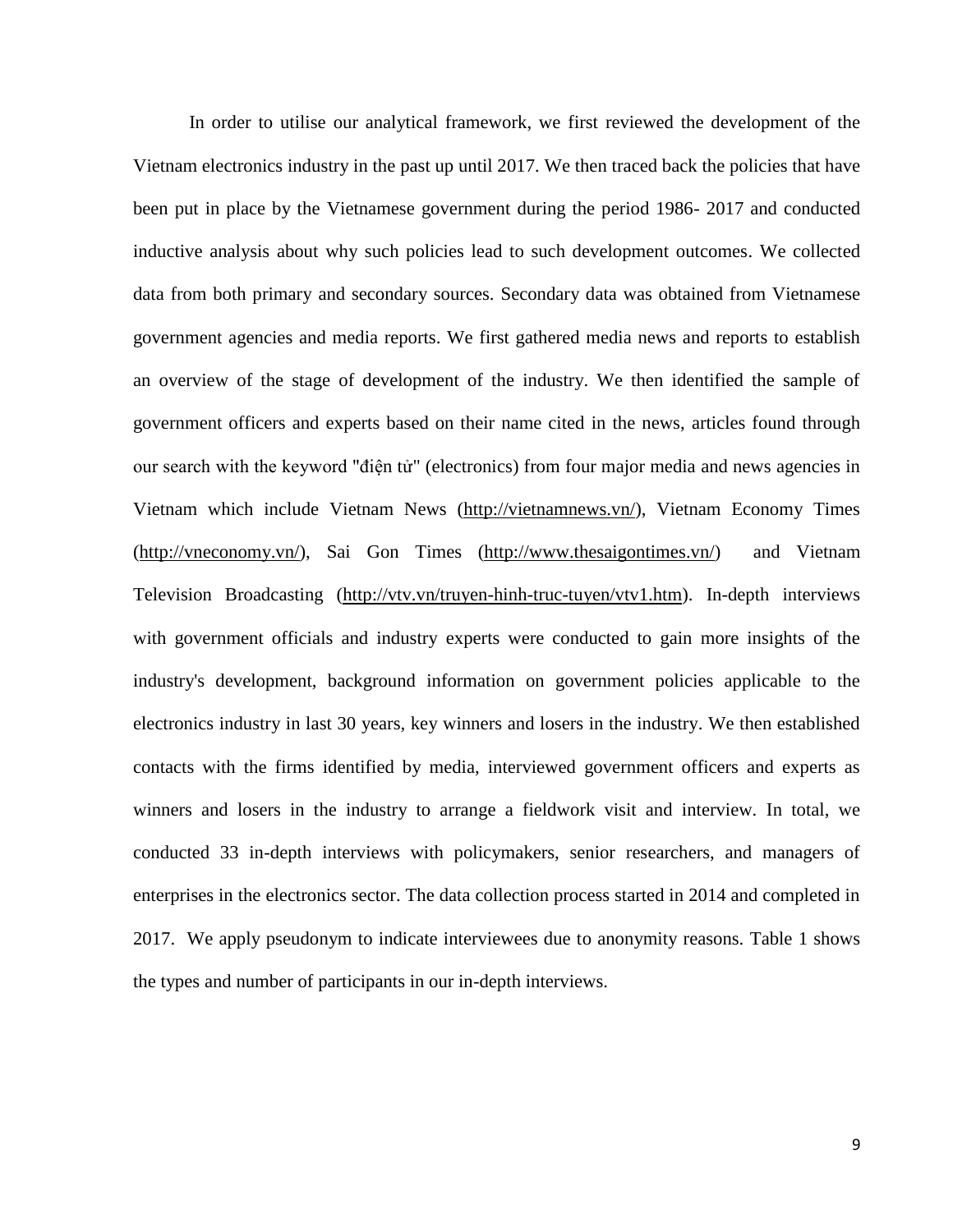| Type of interviewee  | Number | Aim of interviews                                            |
|----------------------|--------|--------------------------------------------------------------|
| Government officials | 5      | To understand the implementation of policies aiming at       |
|                      |        | industrial development.                                      |
| Industry experts     | 8      | To understand stage of technological development of the      |
|                      |        | electronic industry and how the implementation of industrial |
|                      |        | policies affect the development of the industry.             |
| Researchers          | 5      | To understand policies aim at industrial development and     |
|                      |        | stage of technological development of the electronic         |
|                      |        | industry                                                     |
| FDI firms            | 5      | To understand how firms have reacted to government           |
|                      |        | policies; how government policies affect their investment    |
|                      |        | decisions; barriers and facilitators for their technological |
|                      |        | development.                                                 |
| <b>SOE</b> firms     | 5      | To understand how firms have reacted to government           |
|                      |        | policies; how government policies affect their investment    |
|                      |        | decisions; barriers and facilitators for their technological |
|                      |        | development.                                                 |
| Private firms        | 5      | To understand how firms have reacted to government           |
|                      |        | policies; how government policies affect their investment    |
|                      |        | decisions; barriers and facilitators for their technological |
|                      |        | development.                                                 |
| Total                | 33     |                                                              |

# **Table 1: Types and numbers of research participants interviewed**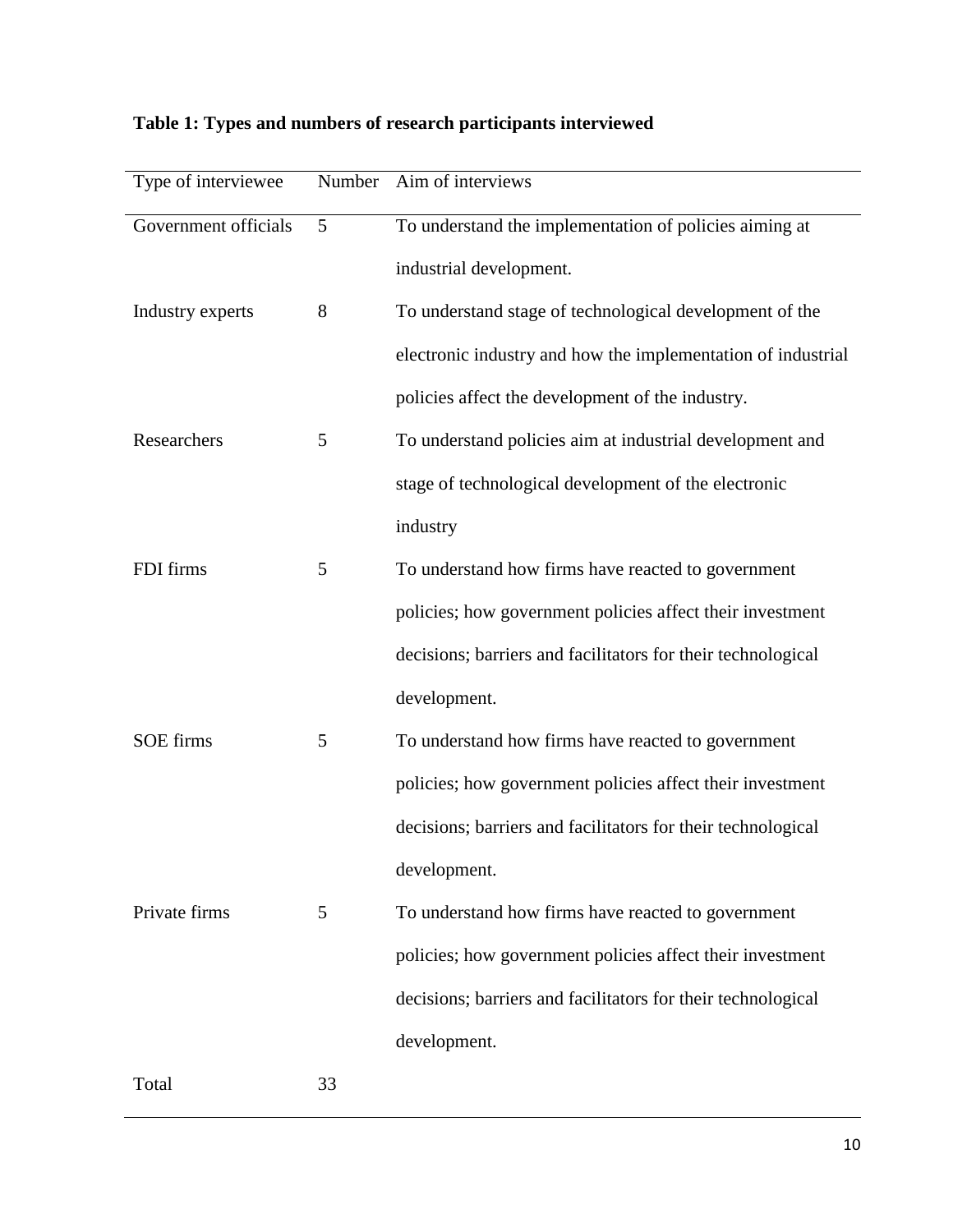#### **4. The Development of Vietnam's Electronics Sector**

Until late 1980s Vietnam was largely isolated from the capitalist world economy as a result first of war and then of US sanctions (Jenkins 2004). After years suffering a prolonged economic recession, Vietnam started to reform its economic management mechanism in 1986. During the 1990s, the Vietnamese economy underwent a transition from a centrally planned economy to a much more market-oriented system, and from a relatively closed economy to one which is increasingly integrated with the world market through trade liberalisation and promotion of foreign investment (Jenkins, 2004).

Vietnam's trade liberalisation intensified in the 2000s: (i) the bilateral trade agreement between Vietnam and the US; (ii) the accession by Vietnam to the WTO after many years of negotiations; (iii) the ASEAN Free Trade Agreement; and (iv) the harmonisation of domestic and foreign investment laws. The government also conducted further intensive reform of the state sector. The Law on Enterprise enacted in 2000, distinguished between state and non-state firms, starting a new development period for domestic enterprises. However, the environment for non-state enterprises was particularly unfavourable. The evidence shows that policies regulating business conditions placed a stranglehold on the development of non-state enterprises (Vietnam General Statistic Office 2016). However, by the 2010s, deepening economic integration into the world economy and intensifying reforms of the state sector, saw the government put more efforts in promoting the development of the non-state sector and digital economy (Vietnamese Government Portal 2019).

#### *4.1. Early stages of development, 1986-2006*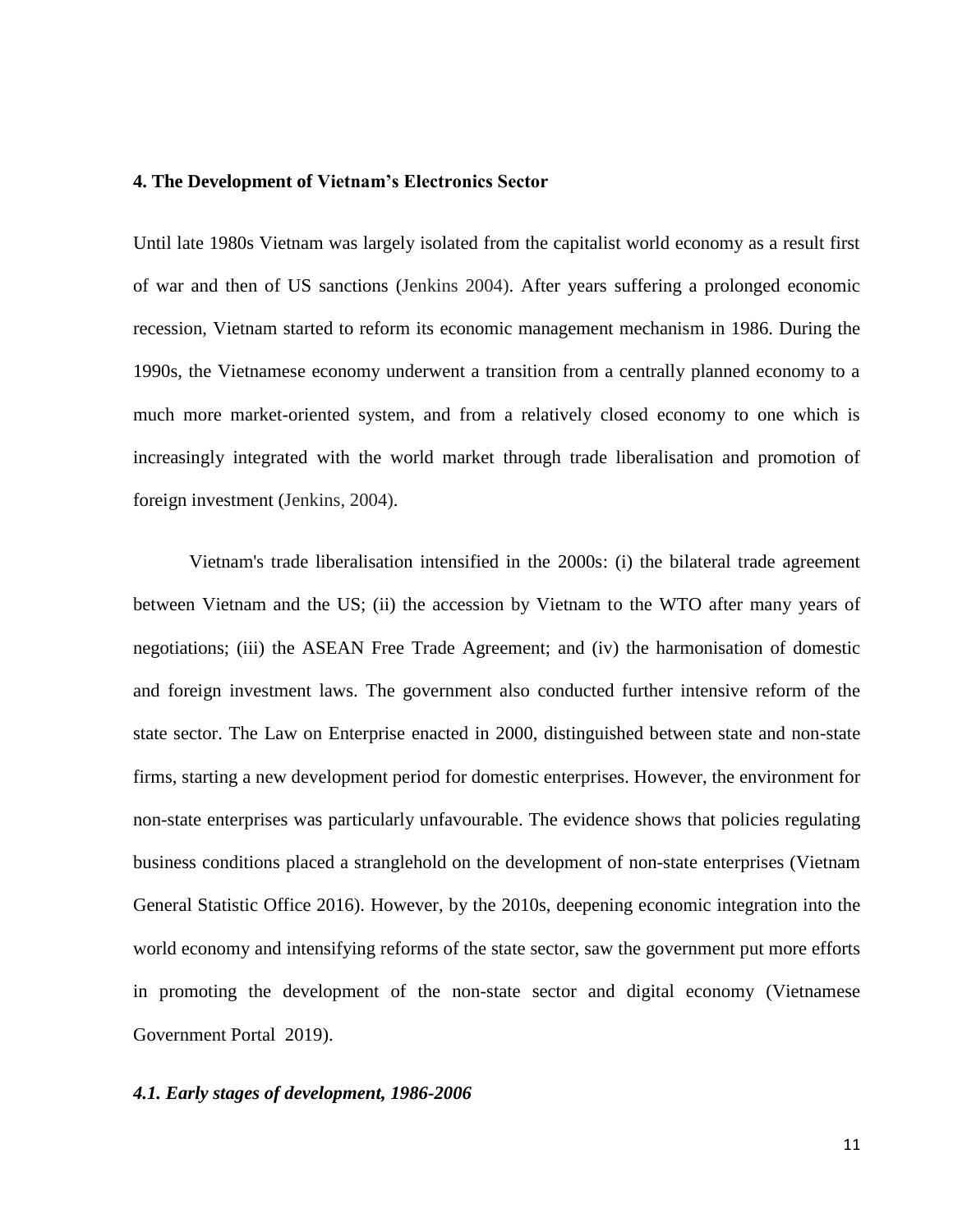Following unification, Vietnam's electronics industry was relatively undeveloped. The period 1975-1985 was characterised by a socialist ideology where the regime controlled the entire economic system. Consequently, all Vietnamese electronics companies were state-owned and were mostly involved in small-scale assembly activities using imported components from Eastern Europe to produce TV sets and radios. Production was, however, relatively low as the sector was unable to produce significant quantities of components (Ministry of Industry and Trade of Vietnam 2016). Two major factors constrained the performance of the sector: (i) the US trade embargo imposed between 1975- 1994 meant that the electronics sector had little access to the technological inputs available in the Western countries; and (ii) the economy's prolonged recession throughout this period (Thang 2001) which meant that the resources, incentives, and motivations for investment in industrial upgrading were limited (Ministry of Industry and Trade of Vietnam 2016).

A series of reforms, introduced in 1986, designed to tackle these issues began to create the conditions for the initial development of the industry, increasing the production of higher technology components such as resistors, capacitors, and printing boards. By the end of the 1990s, the electronics industry had over 100 factories and units assembling consumer electronics products (Ministry of Industry and Trade of Vietnam 2016).

This period also saw a large number of small State-Owned Enterprises (SOEs) 'equitised', whereby many of the firms considered to be 'strategic' were transformed into corporations under the State Enterprise Law promulgated in 1995<sup>1</sup> and 2003<sup>2</sup>, after which many of these 'equitised' SOEs became entitled to exclusive access to land (Athukorala and Tien 2012). This process of

l

<sup>&</sup>lt;sup>1</sup> <https://thuvienphapluat.vn/van-ban/Doanh-nghiep/Luat-Doanh-nghiep-Nha-nuoc-1995-39-L-CTN-39099.aspx>

<sup>&</sup>lt;sup>2</sup> <https://thuvienphapluat.vn/van-ban/Doanh-nghiep/Luat-doanh-nghiep-nha-nuoc-2003-14-2003-QH11-51698.aspx>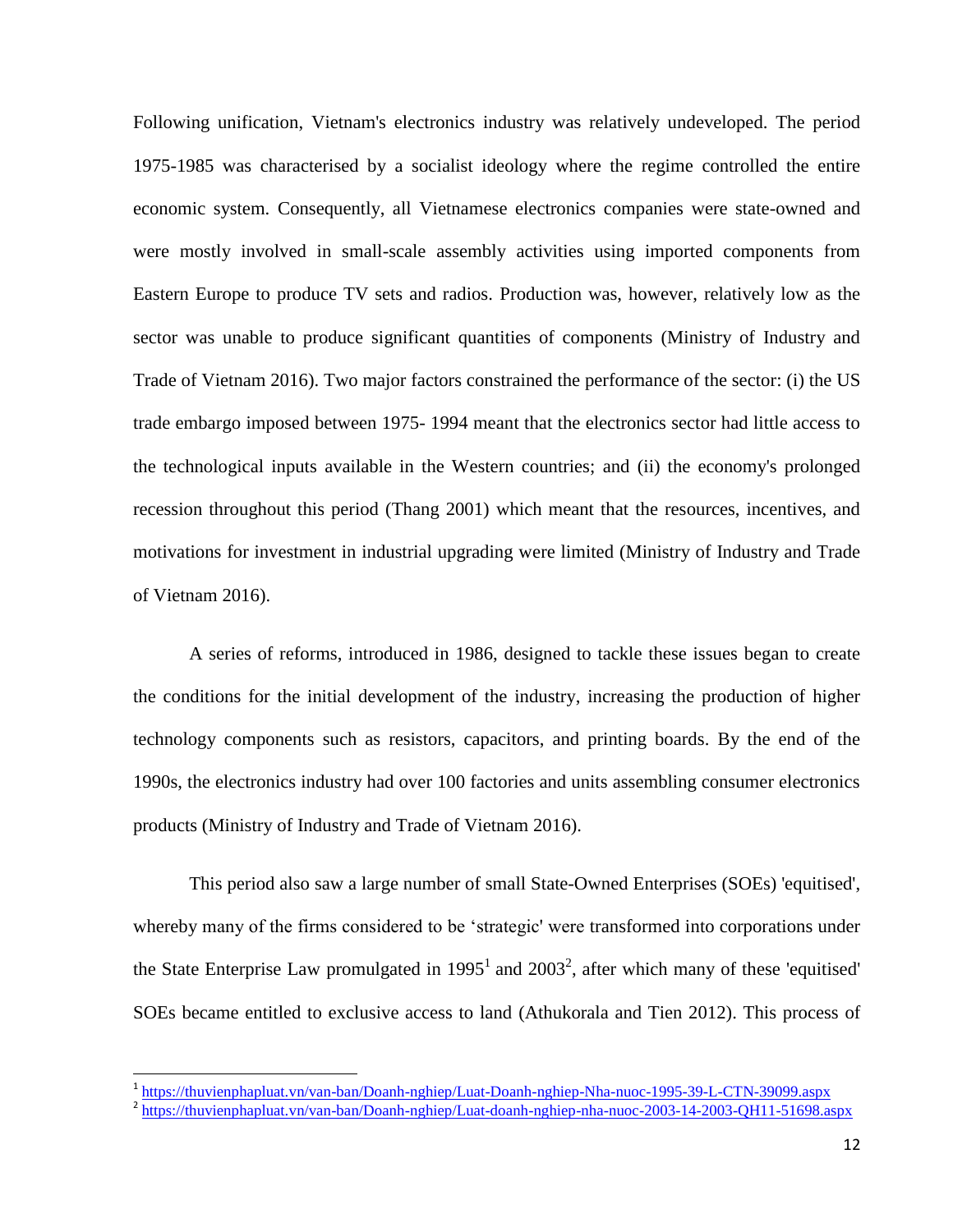equitisation was undertaken with the hope that private participation in the management of the SOEs would enable them to operate more efficiently. While equitised SOE inherited land use rights, the private sector struggled in obtaining land to set up operations. Consequently, the 1993 Land Law by giving households the power to exchange, lease and mortgage their land use rights created a land market (Menon, van der Meulen Rodgers & Kennedy 2017).

At the same time, the introduction of Vietnam's Law of Foreign Investment (LFI) which was first launched in 1987, then revised in 1990, 1992, 1996 and  $2000^3$  set out the statutory rights for foreign investment, providing access to the market through three activities: (i) business corporate contract (BCC), (ii) Joint-Ventures (JVs), and (iii) 100 percent foreign-invested company. In reality, when the LFI was implemented, difficulties in setting up 100 percent foreign equity firms in Vietnam meant that JVs with local Vietnamese partners was the most popular entry method. This resulted firstly from the fact that foreign investors lacked in-depth knowledge of Vietnam's market; secondly, Vietnamese firms would help them navigate the redtape administrative systems, i.e. applying for licenses and permits; thirdly, the existing distribution network of domestic partners provided access to markets; and fourthly, access to land provided the means through which to create production facilities.

During this period, Vietnam saw a significant number of joint ventures set up by foreign direct investors and local firms (mostly SOEs). According to Vietnam's Ministry of Industry and Trade of Vietnam (2018), there were 2787 joint ventures established in the period from 1986- 2006. The electronics industry thus evolved from a market dominated by SOEs to a market

 $\overline{\phantom{a}}$ 

<sup>&</sup>lt;sup>3</sup> [https://thuvienphapluat.vn/phap-luat/tim-van](https://thuvienphapluat.vn/phap-luat/tim-van-ban.aspx?keyword=LU%E1%BA%ACT%20%C4%90%E1%BA%A6U%20T%C6%AF%20N%C6%AF%E1%BB%9AC%20NGO%C3%80I&match=True&area=0)[ban.aspx?keyword=LU%E1%BA%ACT%20%C4%90%E1%BA%A6U%20T%C6%AF%20N%C6%AF%E1%BB](https://thuvienphapluat.vn/phap-luat/tim-van-ban.aspx?keyword=LU%E1%BA%ACT%20%C4%90%E1%BA%A6U%20T%C6%AF%20N%C6%AF%E1%BB%9AC%20NGO%C3%80I&match=True&area=0) [%9AC%20NGO%C3%80I&match=True&area=0](https://thuvienphapluat.vn/phap-luat/tim-van-ban.aspx?keyword=LU%E1%BA%ACT%20%C4%90%E1%BA%A6U%20T%C6%AF%20N%C6%AF%E1%BB%9AC%20NGO%C3%80I&match=True&area=0)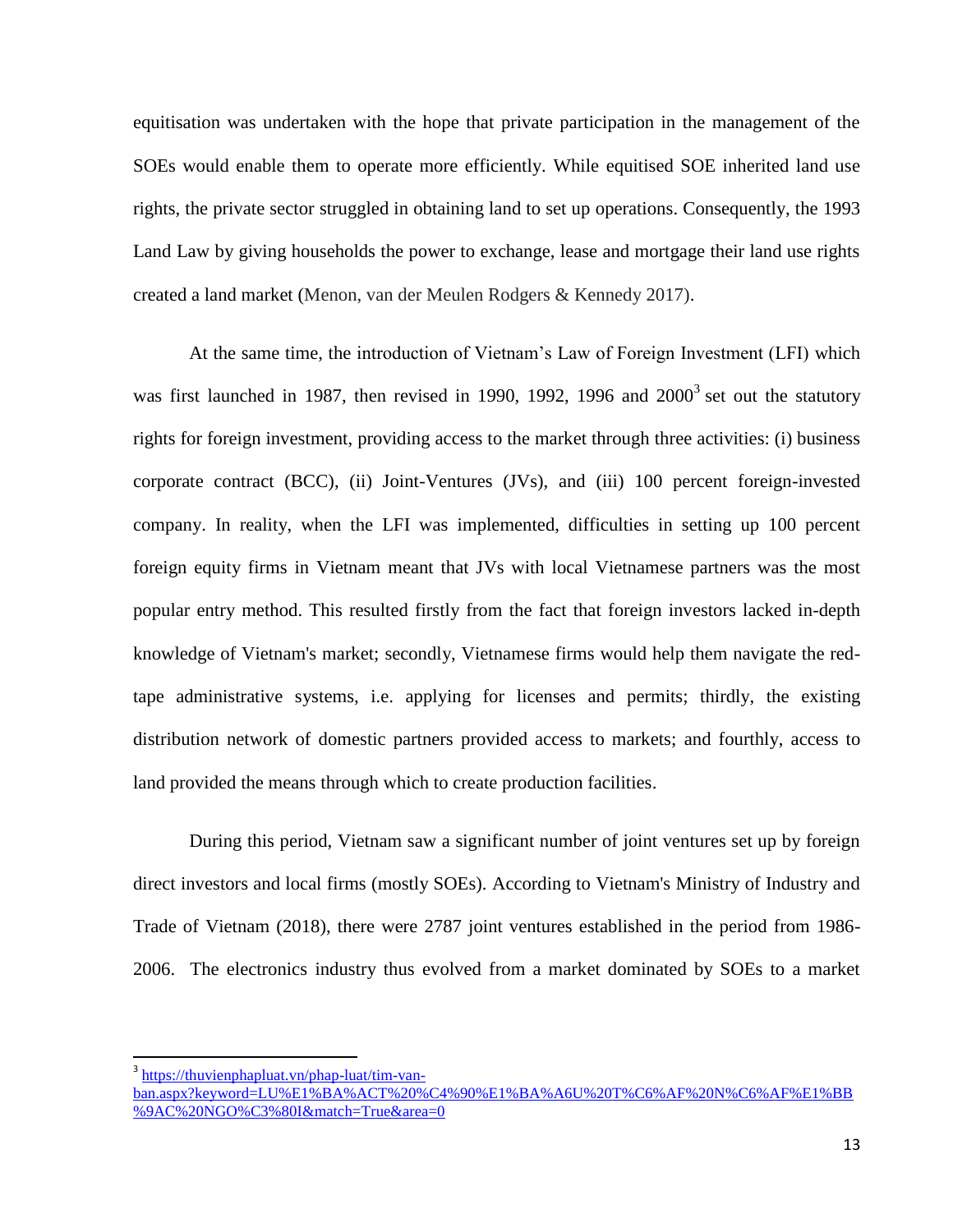characterised by JVs between SOEs and foreign-invested companies, plus a significant number of small and medium privately owned electronics firms participating at the margins of the market.

Regarding technological capabilities, during this period, the sector had developed routine production capabilities, with the capacity to produce components such as resistors, capacitors, and printing boards. The increased capabilities were also reflected in increased exports of electronics products (assembled from imported parts and components, mostly by JVs), with new markets developed outside traditional markets within the former Soviet Union countries. In addition, home producers (brands such as Viettronic Dong Da, and Viettronic Tan Binh) began to compete with second-hand imports from Japan successfully.

However, the learning and innovating by local firms reflected the firms' efforts to copy the products of others rather than innovating themselves. They were not able to sense and respond to global technology trend in this fast-changing hi-tech industry. For example, Orion Hanel, a joint venture between South Korean investor and Vietnamese SOE, established in 1993 and went bankrupt in 2008 after 11 years being a leader in producing tube picture TV screen as a result of the failure to switch production to the flat TV screen (Vietnam Economy News 2009). Mr Hung, a general Secretary of Vietnam Electronic Business Association - in the interview conducted by a reporter from Vietnam Economy News in 2009 commented on Orion Hanel as below:

*"When Orion Hanel was in the heyday, producing TVs with the picture tube, global giant TV producers already invested R&D in producing a new generation of TVs with flatscreen products. Orion Hanel could not keep pace with the advances in science and*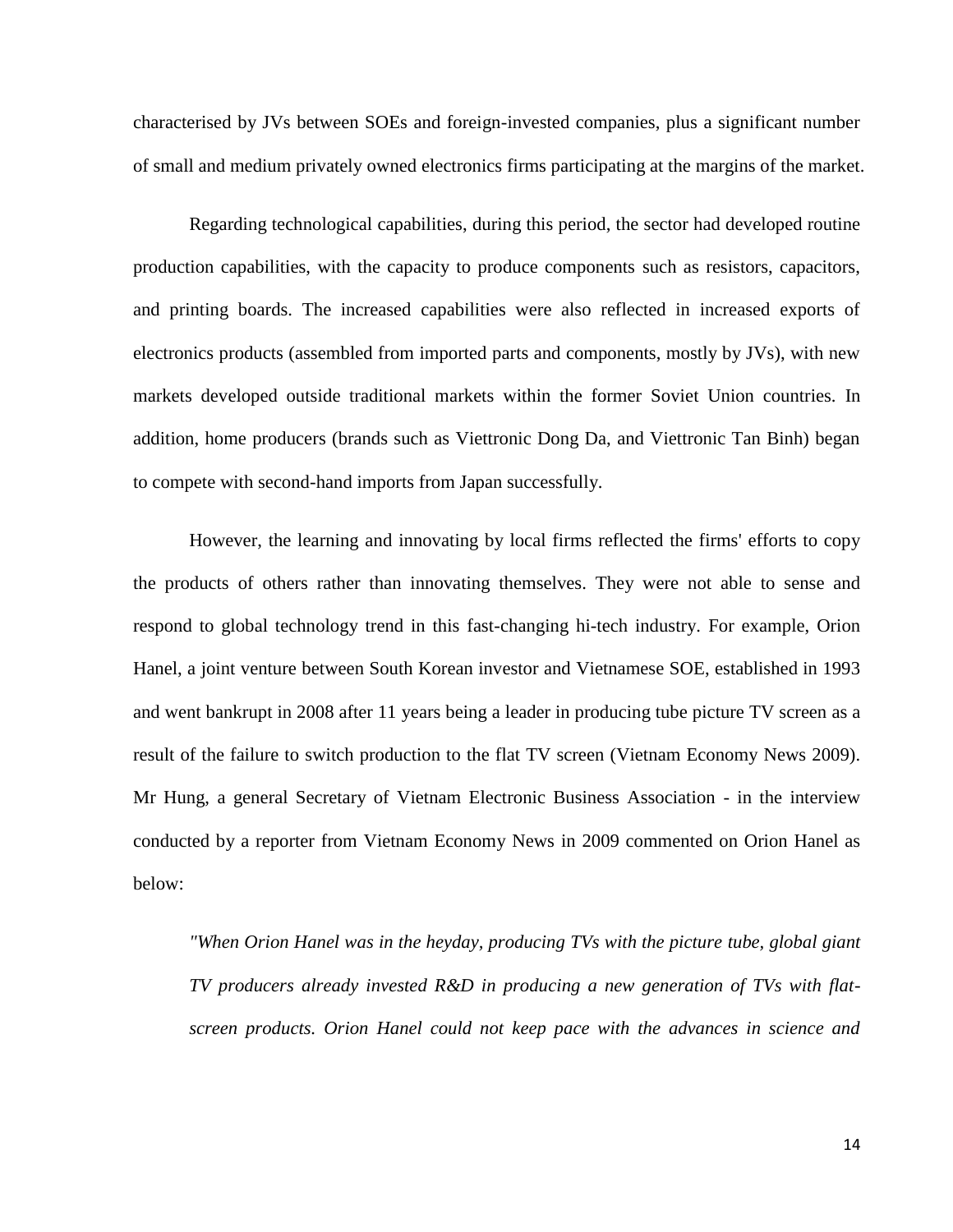*technology, not enough money to invest in producing high-tech products".* (Vietnam Economy News 2009)*.*

However, the number of domestic firms who could meet the demand for sophisticated components was very limited. According to Vietnam WTO Centre (2009: 9), Vietnam's electronic product export turnover was USD 2.15 while the value of electronic components and parts imported was USD 2.96 billion. Thus, during this period, domestic electronics producers in Vietnam were able to successfully learn to make products more efficiently but not yet able to produce new innovative products; the industry had developed routine capabilities, but was not yet a centre of innovation and build production capability. At the start of the Twenty-First Century, the Vietnamese electronic sector still had weaknesses hindering its long-term development. Despite low tariffs on imports of raw materials and preferential loans, many domestic firms went bankrupt due to the capital withdrawal from a foreign partner in JVs. Besides, this period was characterised by a lack of significant technological upgrading and low productivity gains for domestic firms, who gradually lost on their home market.

It is noteworthy that during this period, rents were created but were destroyed later. When Vietnam economy was first opened through FDI laws, rents were created for SOEs who were (i) having capital and distribution network (the private sector is small), (ii) having access to land – acquiring land is not easy, (iii) having access to government authority and licensing issue. It should be noted that in the early of this period, private companies did not have trading rights (i.e. they did not have export and import licences). Implicitly, these conditions created the rents that foster the development of JVs. MNEs chose to make JVs with SOEs as an entry mode to take advantage of the rents given to SOEs and overcame the invisible barriers that hinder the operations of 100 percent foreign equity. However, after developing their bases in Vietnam,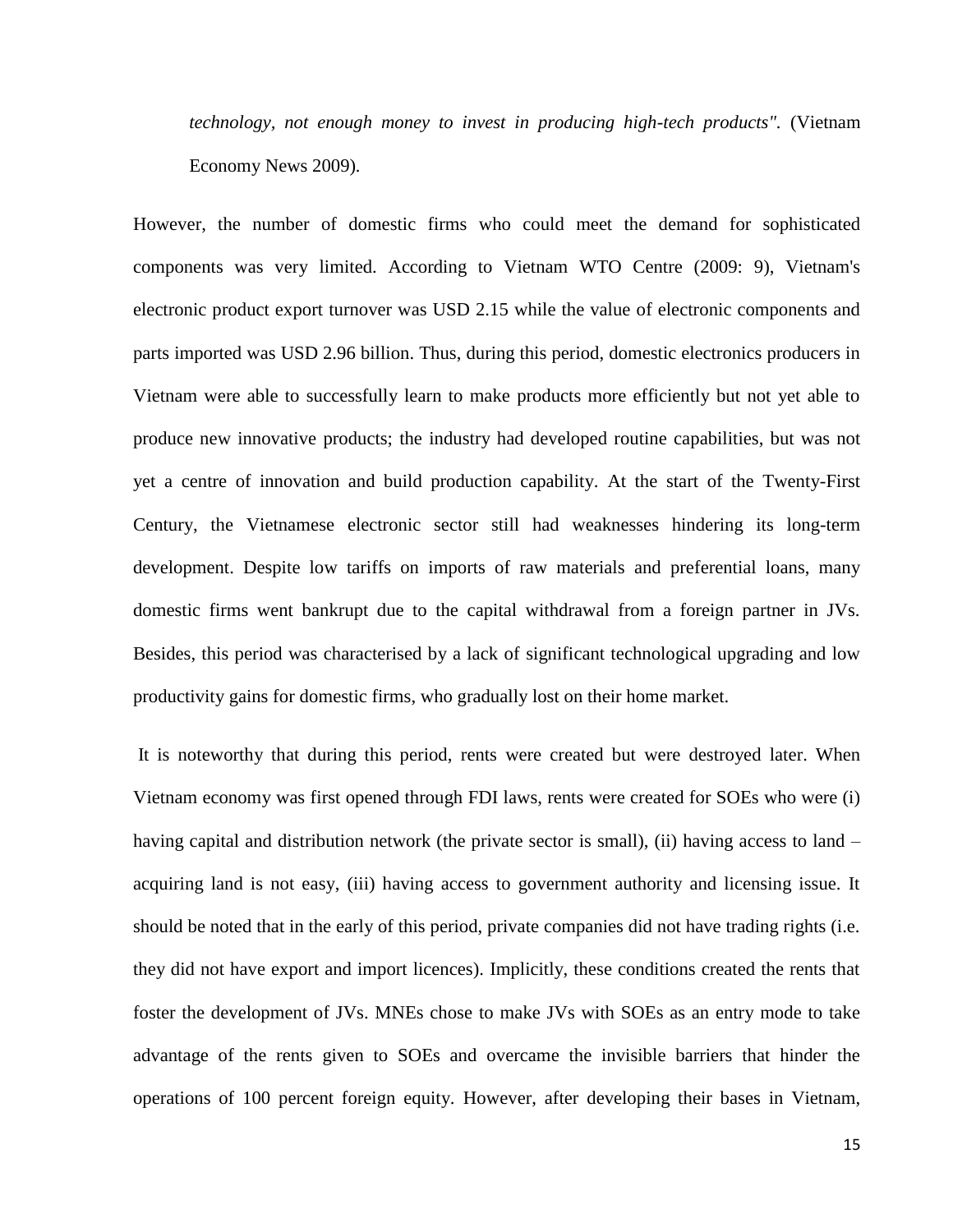these rents became less important. MNEs found no incentive to transfer technology to local partners. Meanwhile, local firms did not have incentives to upgrade technological capability (rents for learning does not exist). The critical moment was in 2006 when Vietnam, with its trade liberalisation commitment under ASEAN, removed its tariff for completed electronic products but still maintained 5% tariff for electronic components. Paying 5% tariff for imported components and parts while having to compete with cheaper electronic products from other ASEAN countries, electronic JVs in Vietnam were on the edge of bankruptcy. Rents previously created were destroyed, which havocked the whole electronic sector of the country, and as a result, the electronics sector declined at the end of this period.

#### **4.2 The growth of the electronics sector – 2007- present**

Faced with declining indigenous firms, the Vietnamese government began to introduce more radical solutions aimed at restructuring state enterprises to encourage and support reforms to reduce harassment, punitive taxation levels, licensing, land accessibility, finance, imports, and exports. At the same time restructuring of the global electronics industries, led by an increasing relocation of large MNEs, saw many moves out of China to Vietnam in order to reduce their production costs, locate nearer to their markets, and reduce their dependency on specific countries or suppliers (China plus one strategy) (Pham et al. 2017, Symington 2013, Zhao 2011).

Vietnam's membership of the WTO from 2007 enabled the country's electronics sector to grow significantly. By 2016, Vietnam was the 12th largest electronics exporter in the world and the third-largest in ASEAN (Ministry of Industry and Trade of Vietnam 2018). By 2017, the export turnover of electronic products exceeded \$70 billion (Ministry of Industry and Trade of Vietnam 2018). As around 95% of the export turnover of electronic products belongs to foreign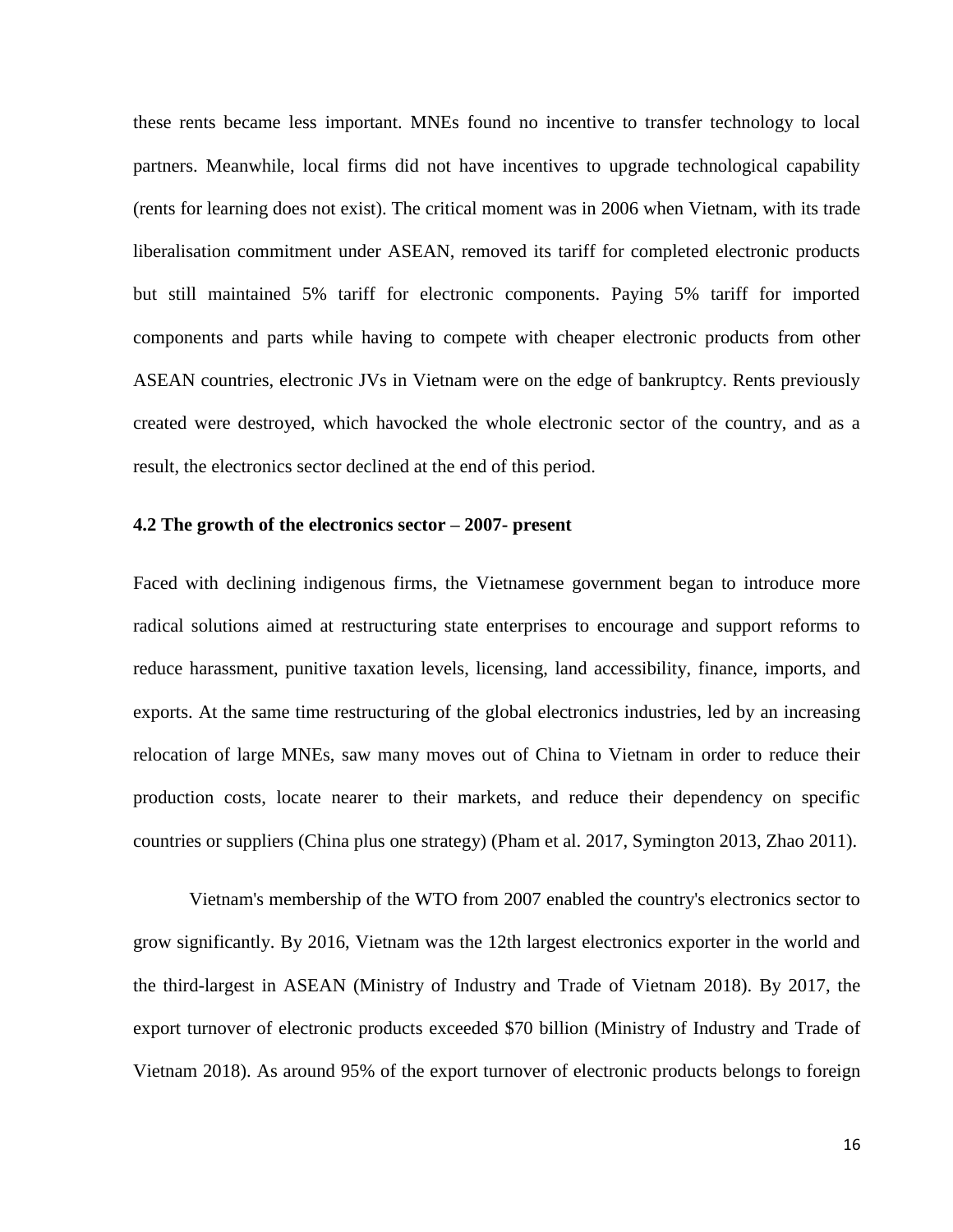firms (Ministry of Industry and Trade of Vietnam 2016), the rapid growth of the Vietnamese electronics sector can be attributed to the multinational enterprises (MNEs) establishing their production hubs in Vietnam. By 2017, there were around 600 foreign electronics firms located in Vietnam, of which around 52% were the component and part producers (An 2017). Indeed, a majority of domestic enterprises operate in low-end segments of the electronics value chain, producing components, with the localisation rate of only 20-30%.

Behind this transformation is the Vietnamese government's 'Master Plan for the Electronics Industry' issued in 2016 which set out an ambitious vision for 2020, including: (i) generating half million new jobs, a significant portion of these being engineers, technicians, and middle managers; (ii) complementing these jobs with the development of domestic research capabilities; and (iii) shifting the initial concentration on the production of low-margin consumer goods towards special-use electronic products and production of materials for use in components.

To achieve this, the government was willing to provide significant inducements to attract the large hi-tech MNEs into Vietnam with the hope that their arrival would bring about employment, capital, and spillover effects for the industrial upgrading of local firms in Vietnam. Thus, policymakers were aware of the need to provide and happy to deliver significant rents to attract MNEs into the country. In an interview with us, a Government officer stated that:

*"Big foreign investors have the right to ask for favourable conditions for their investments. In general, if the investment plans are good for the country, we should encourage them to invest here by offering special incentives". (Authors' interview, 2014)* 

Creating rents as inducements resulted in the delegation of powers to provincial authorities from 2006, where previously, the evaluation and licensing of FDI projects in Vietnam were centrally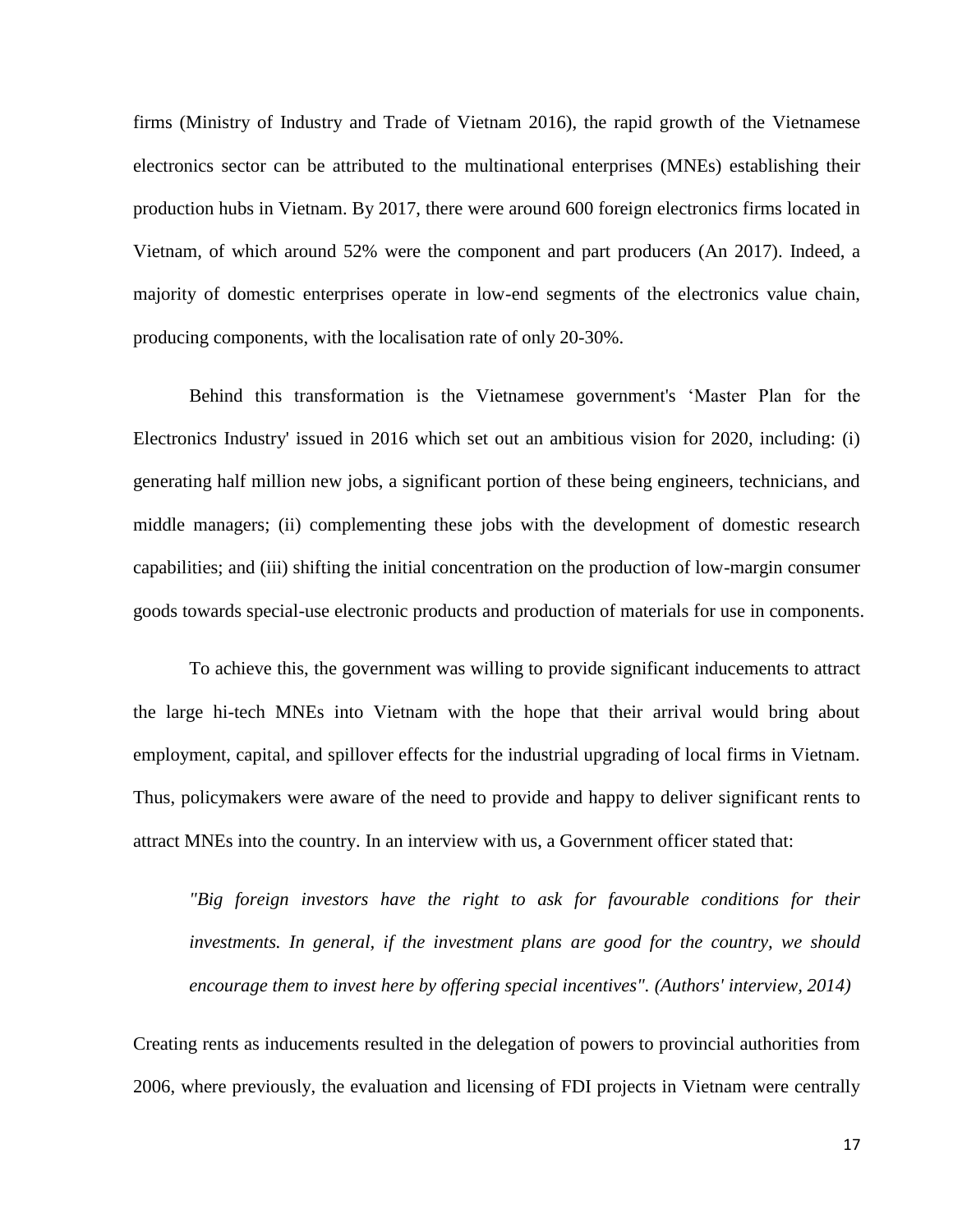managed. Provincial governments were given extra incentives to attract the FDI to their provinces with many provinces providing a variety of extra incentives, ranging from investment premiums and accelerated depreciation to tax holidays and reductions of land use fees. For land, these incentives include extended exemptions of on rent, subsidies for infrastructure, land clearing and surfacing, and preferential rents corresponding to the size of the project. The 2008 Law on High-Technology further expanded on the range incentives provided, including favourable tax treatment and preferential access to land. Following these developments coupled with rising wage cost in China and China-plus one strategy of MNEs, Vietnam saw a large influx of electronics sector FDI, particularly by large MNEs such as Brother Vietnam (Japan), Nidec Seimitsu (Japan), SOC Vietnam (Japan), JBL (USA), Terumo BCT (USA, Japan), Kyocera (Japan), Hitech BSE (South Korea), Fuji Xerox (Japan), Nokia (Finland), Samsung Electronics (South Korea), Laird (British). Existing large foreign investors in the electronics sector were awarded special tax exemptions (Vietnam Business News 2017).

These changes meant that industry insiders felt that the government treated foreign electronics investors better than the local producers. Interviews with private firms highlighted the problem of unequal treatment due to the government's policies. The Chairman of N&G Development Investment, a privately owned company, explained this point in more detail:

*"Many policies are unequal in preferential policies for FDI enterprises and domestic enterprises, especially in supporting industries. For example, in the Law on Import and Export Tax, enterprises importing to produce direct export goods are entitled to tax incentives, so almost only FDI is enjoyed. While many Vietnamese enterprises produce parts for companies such as Samsung, LG do not receive preferential treatment." (Authors' interview, 2017).*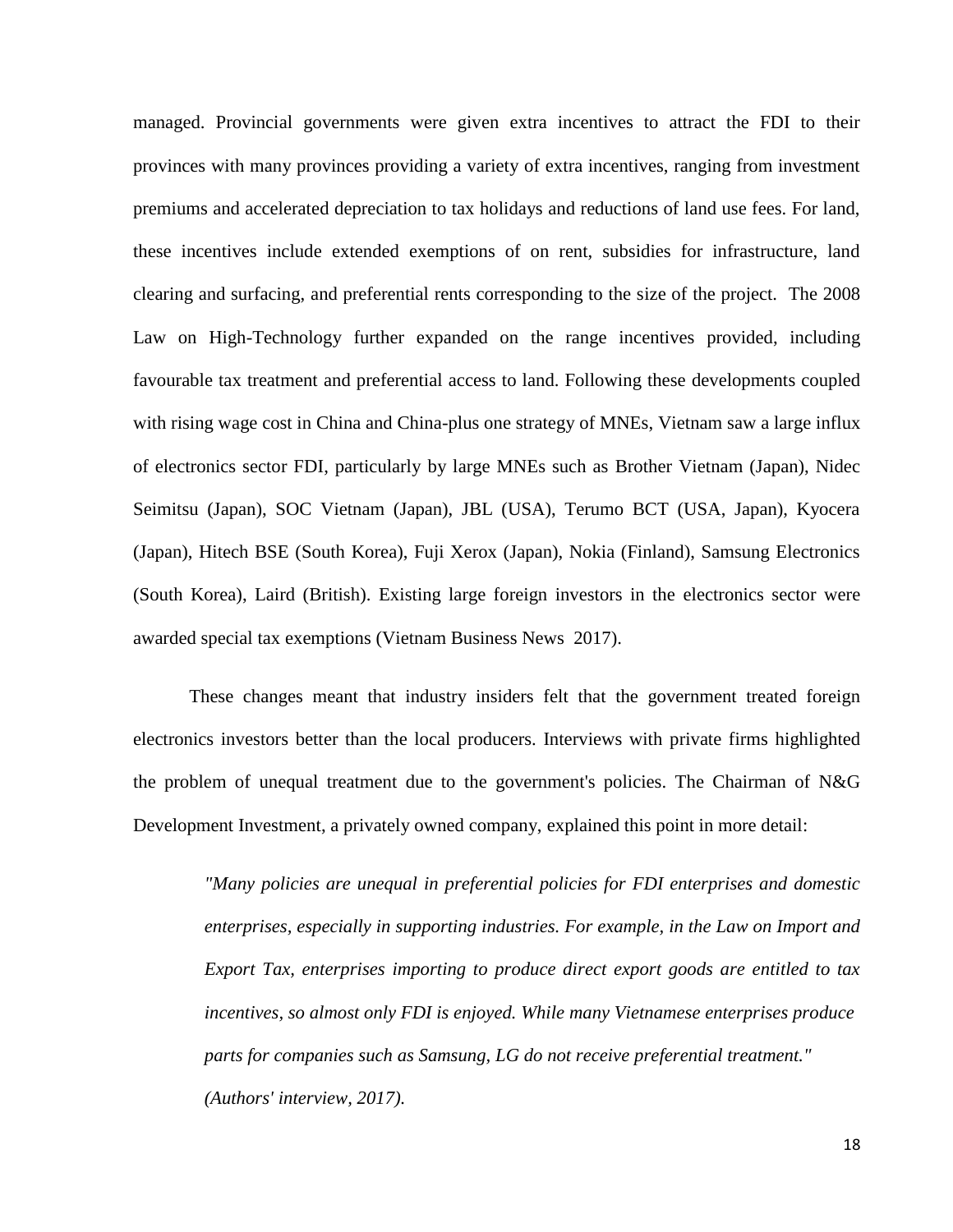While the SOEs and foreign investors are being given preferential treatment, indigenous firms are losing out in the rent-seeking contest. This may, in part, help explain the underdevelopment of the supporting industry in general and the failure of domestic electronics firms. The consequence of these policies is that, while the Vietnamese electronics industry has grown significantly during this period, the domestic value added is very low due to the limited participation of local firms in the production value chain. Many JV factories have either gone out of business, diversified into other sectors, or are trying to survive by taking on processing contracts for MNEs. Note that the decline of JVs in this period was also partly caused by the trade policy which kept the import tariff for components at 5% while the tariff for complete products from ASEAN in 2006 dropped to zero. Paying 5% tariff on imported components made electronics JVs less competitive in the competition with cheaper electronics products from other ASEAN countries, leaving many JVs bankrupted. Consequently, there has no JV in electronics since 2010.

However, while it may induce rent-seeking, the influx of FDI into Vietnam provides evidence that global production networks are increasingly embedded within the country, with world-leading electronic firms now operating in all tiers of the electronics supply chain. For example, Intel, Foxconn, and Compal function as equipment manufacturing services and original design manufacturers, respectively while Samsung, LG, Nokia, and Canon manufacture original equipment but also undertake final assembly and customisation. In an interview with us, a chairman of Vietnam Electronics Industry Association said:

*"In the global value chain of electronics, Vietnam has been involved in all aspects of production and assembly, such as components production and assembly. However,*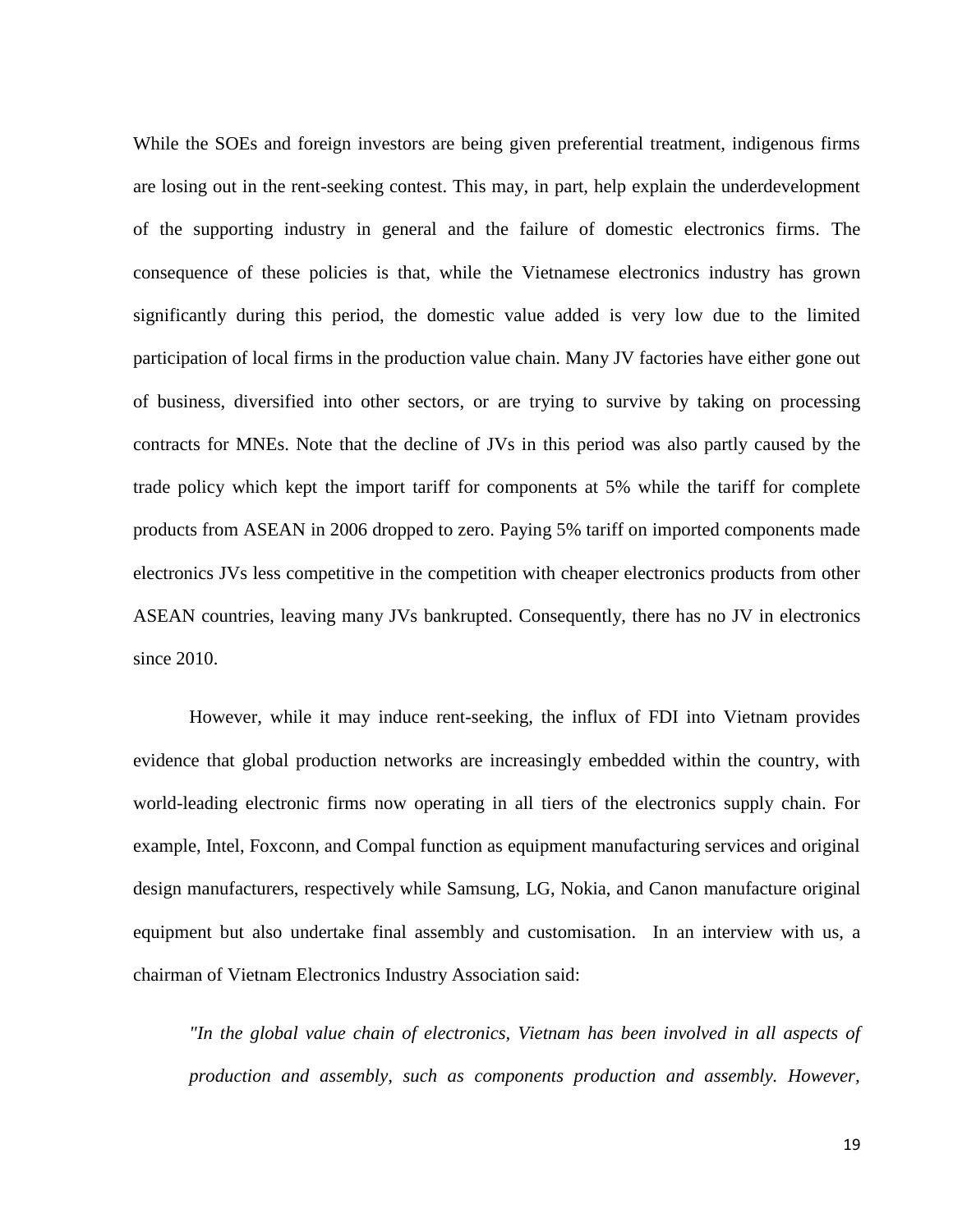*Vietnam electronics value chains are heavily dependent on FDI enterprises". (Authors' interview, 2017)*

The arrival of these large MNEs in Vietnam has created segregation between the FDI and the domestic firms in the electronics sector, leading to the "enclave economy" for the FDI firms. This is because local Vietnamese firms, which are often small and have limited capacity, are struggling to integrate into global electronics value chains led by these large MNEs. For example, Intel uses only 18 Vietnamese partners among hundreds of companies providing materials and components for its production. Samsung Electronics Vietnam uses only seven Vietnamese partners among its 93 suppliers, and these Vietnamese firms only provide low value-added activities such as packaging and printing while suppliers of high value-added are companies from South Korea or other ASEAN countries or foreign firms who have invested in Vietnam.

Integration in global value chains requires significant investment by local firms in term of both production capacity and organisational capability. The lack of skilled labour was often cited as the barrier preventing private firms meeting production capacity and organisation capability required by MNEs. Our data suggest that four out of five private firms said they struggled to recruit and retain skilled labour; almost candidates are inexperienced and lack of specialised, as well as soft skills and many, left for a higher paid job after mastering required skills. The 4P company, a private firm that has become suppliers to LG, Samsung, and Canon (4PCompany, 2019), revealed that investment in training of human resources is one of their success factors. In an interview with us, a director of 4P company said:

*"it is difficult to recruit a graduate with required skills, so we have invested in our inhouse training: on-the-job training, associate training and overseas training. Thanks to*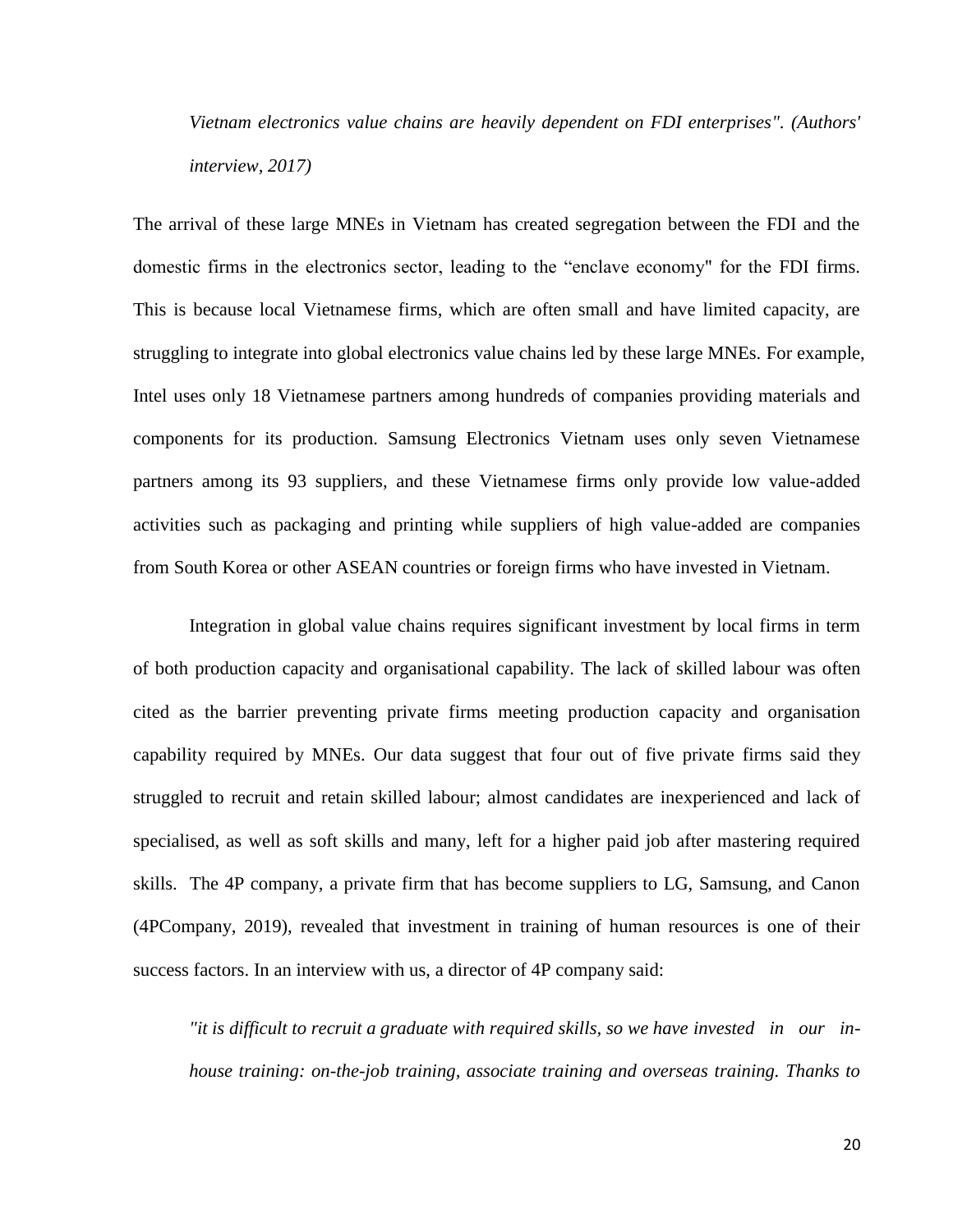*the good quality of human resources, 4P products produced have met the strict standards of customers, including the most demanding partners"( Authors' interview, 2017)*

On the other end, many MNEs blamed Vietnamese firms for not being able to meet their standards, so they have not used Vietnamese suppliers for components and parts but imported from their other subsidiaries in other countries. For example, a manager from Samsung stated that it was challenging to find Vietnamese companies which could meet their requirements regarding technology, the quantity of production line, and quality management.

*"We have released a list of 170 components that Samsung wants to cooperate with domestic enterprises, but all the electronic enterprises, including the firms with 40-50 years of experience could not take this chance even with the simplest components like a battery charger, USB cable, and plastic". (Authors' interview, 2016)* 

In an interview with us, a manager of Canon Vietnam Ltd revealed:

*"Canon sets a target of 70% localisation three years ago that has not been achieved yet. Of the 120 businesses currently supplying Canon, the number of enterprises with 100% Vietnamese capital counts only at the fingertips and also provides very simple equipment such as a carton box, packaging, and label" (Authors' interview, 2017).* 

In general, almost all representatives from MNEs shared the same viewpoint that the biggest concerns for electric and electronic equipment manufacturing enterprises are that they cannot buy equipment and spare parts in Vietnam. A manager of Canon Vietnam said: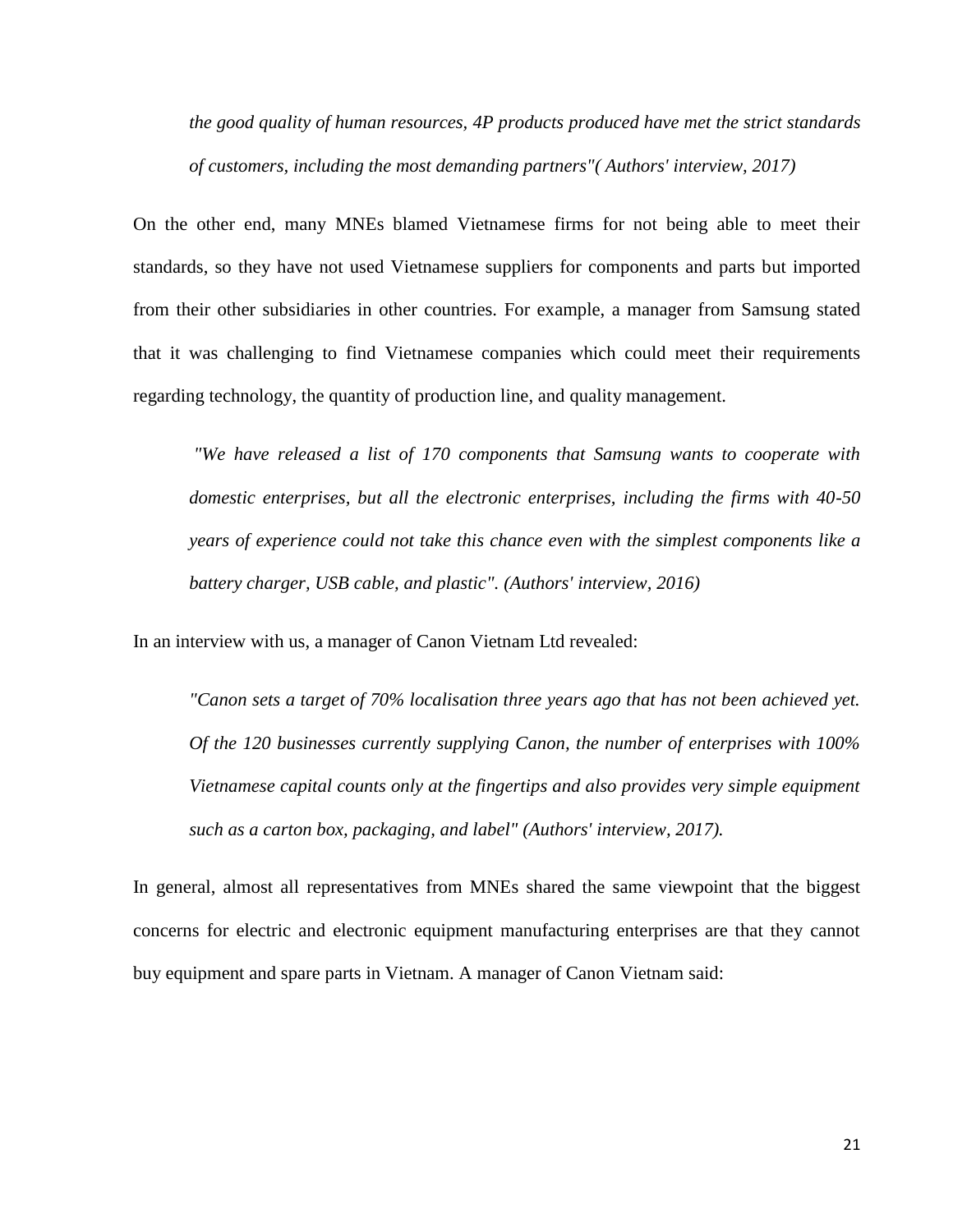*"The cause of this problem is due to technological limitations; no domestic enterprises can produce with reasonable cost and quality in accordance with the requirements of Canon Vietnam" (Authors' interview, 2017).*

Local Vietnamese firms have few incentives to invest in upgrading the technological capability to meet the standards imposed by these MNEs for two reasons. Firstly, the intense competition among firms and resulting in low margins discourage firms. Secondly, working with large MNEs involves taking on more tasks/jobs and increased risks. According to a representative of the Vietnam Electronic Industries Association, the Vietnam electronics industry is still limited, but no longer a "simple assembler".

*"In fact, many domestic enterprises export components and are first-tier suppliers for foreign enterprises<sup>4</sup> . However, domestic firms are lacking in connection with FDI firms, leading to a lack of competitiveness in the context of international integration." (Authors' interview, 2017)*

Although before joining WTO, the Vietnamese government applied local content requirement (LCR), asking FDI firms to meet 30% of product value made in Vietnam, the majority of FDI firms imported almost of their components and parts (90-100%) (Vietnam WTO Centre, 2009) and there was no penalty for them for not meeting LCR. FDI firms said their failure to meet LCR due to the scarcity of domestic firms who can meet the demand for sophisticated components. Upon WTO membership, Vietnam had to gradually remove Trade-Related Investment Measures (TRIMs) in its first 5-year membership and fully abolished TRIMS in 2018 when it was fully recognised as a market economy (Vietnam WTO Centre 2009). In post-WTO when gradually

l

<sup>&</sup>lt;sup>4</sup>. The interviewee referred to foreign buyers who came to source for components but not involved in setting up FDI firm in Vietnam.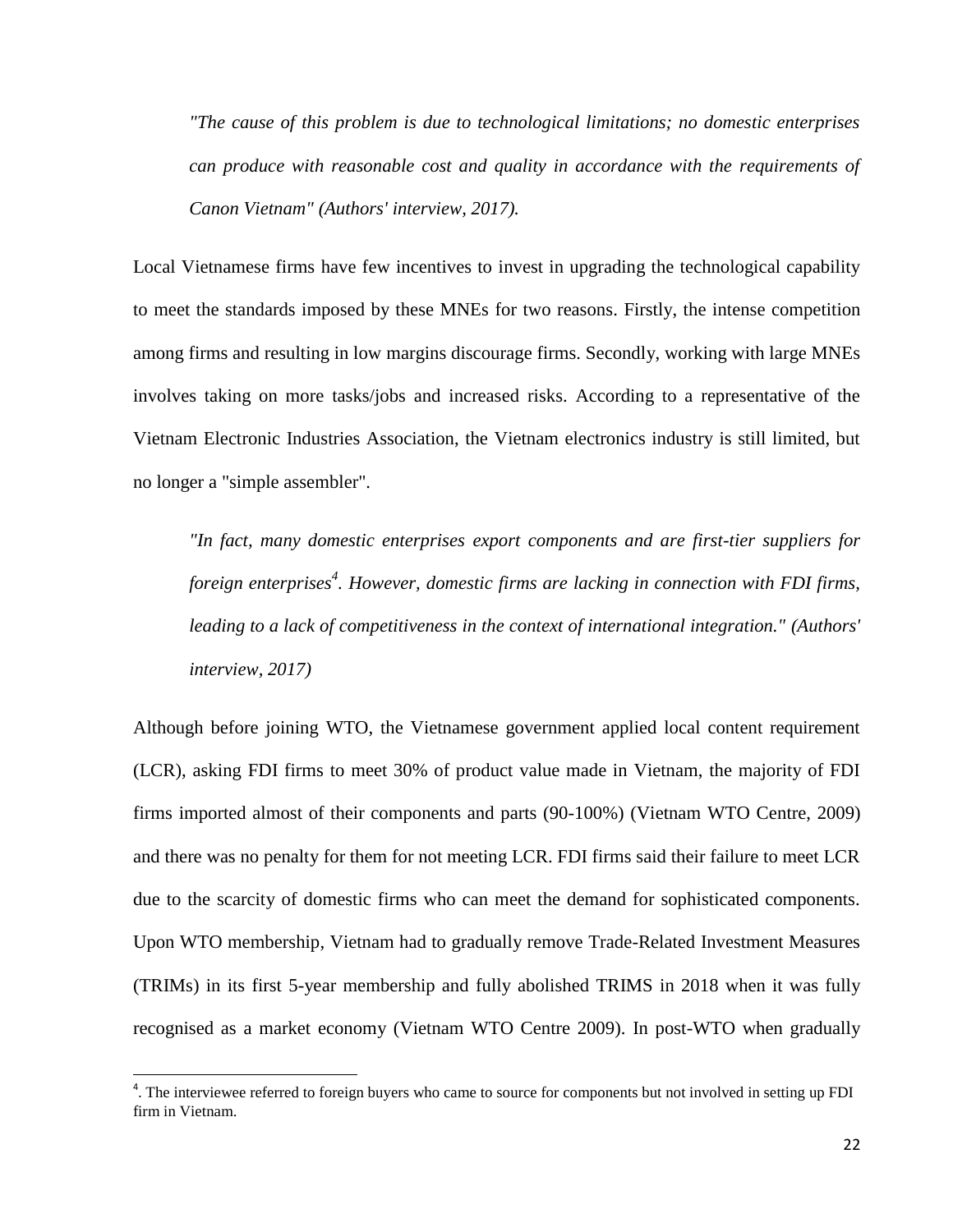removing TRIMS, Vietnamese government relaxed LCR on FDI firms that include MNEs in the electronics industry. It worth to note that the Vietnamese government has strictly obeyed WTO rules, abolishing TRIMS without introducing any alternative measures. In an interview with us, an expert from the Ministry of Industry and Trade remarked:

*"Vietnam was not as skilful as other ASEAN countries in adopting alternative measures to LCR" (Authors' interview, 2020)*

As a result, Electronics MNEs could enjoy relaxing of local content requirements. After 2007, because of LCR not being strictly enforced, MNEs have not keen on taking domestic suppliers for high-value components in their supply chains. Consequently, with little technological transfer from MNEs to domestic suppliers in the electronic industry, domestic firms have been stuck in low-end segments of the electronic value chain.

Table 2 presents a summary of factors contributing to the development outcome of Vietnam's electronics industry in the two periods based on the dimensions of our analytical framework.

|         | Period 1986-2006            | Period 2007-2017               |
|---------|-----------------------------|--------------------------------|
| Context | • Eastern socialist trading | • Fast changes in global       |
|         | partners collapsed          | electronics and high tech      |
|         | • Emergence of global       | industry                       |
|         | outsourcing trend           | • Intensive global outsourcing |
|         |                             | trend                          |

**Table 2: Factors contributing to the development of Vietnam Electronics industry**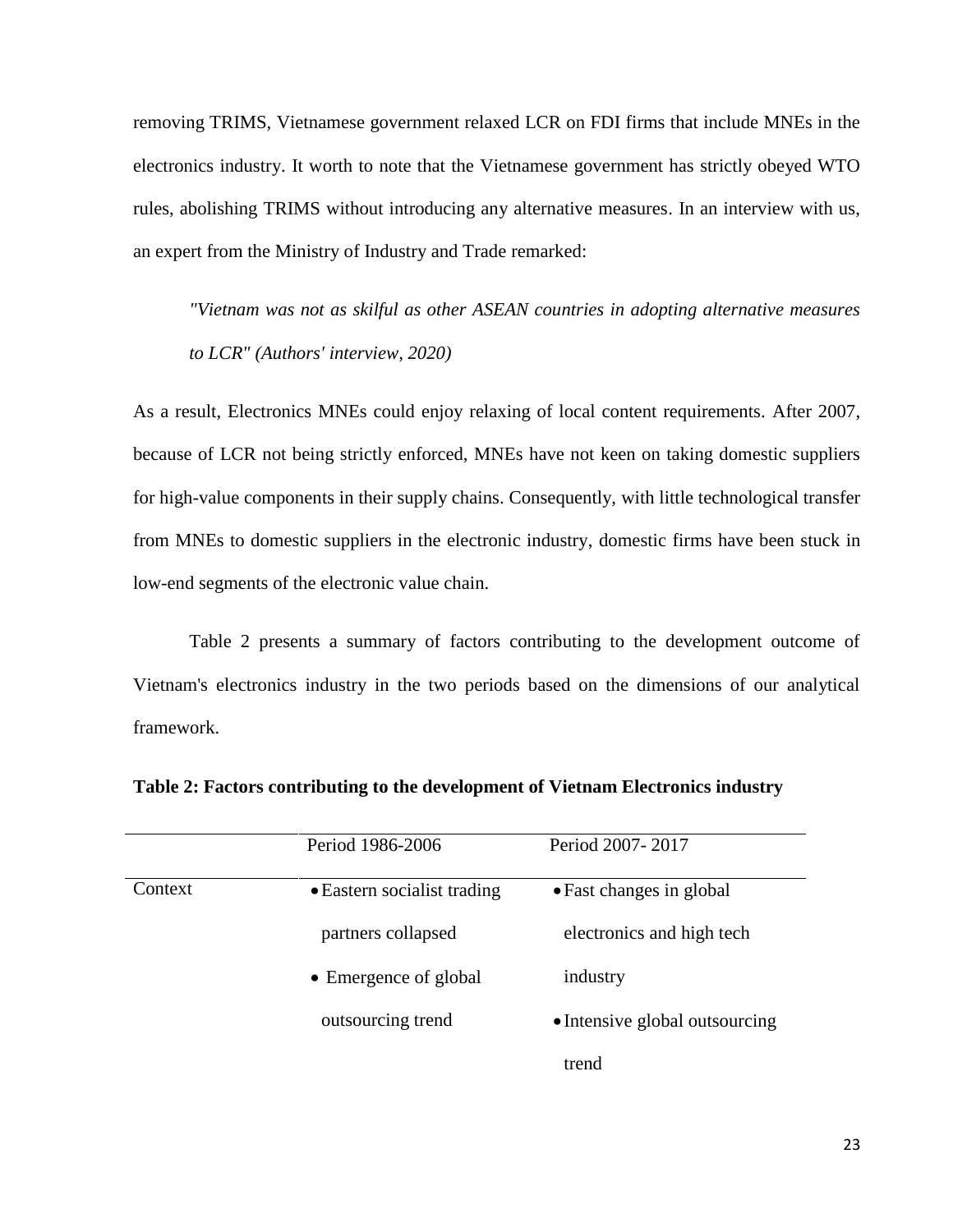|                | Objectives of policy learning through foreign |
|----------------|-----------------------------------------------|
| interventions  | partners in joint ventures.                   |
| Policy         | • A series of structural                      |
| implementation | reforms introduced                            |
|                | • Incremental trade                           |
|                | liberalisation                                |
|                | • Trading with East Asian                     |
|                | and Western countries                         |
|                | • Incremental privatisation                   |
| Unintended     | · SOEs were entitled                          |
| consequences   | favourable treatments in                      |
|                | assessing land and capital                    |
|                | while private sector                          |
|                | struggled.                                    |
| Developmental  | • Evolved from a market                       |
| Outcome        | dominated by SOEs to a                        |
|                | market characterised by JVs                   |
|                | between SOEs and foreign                      |
|                | firms, and newly born                         |
|                | SMEs privately owned                          |
|                | firms participating at the                    |
|                | margins of the market.                        |
|                | • lack of significant                         |

learning through a spillover effect of the presence of MNEs

- Intensive trade liberalisation
- **•** Intensive privatisation
- **Some schemes to support private SME introduced**
- Lack of effective vocational policies leading to shortage of skilled labour.
- Too much favourable treatment for MNEs without enforcing MNEs'responsibility to engage domestic firms in their global value chains.
- Boom of export turnover
- A market dominated by MNEs
- Integration of domestic firms in global production network but doing in low value added activities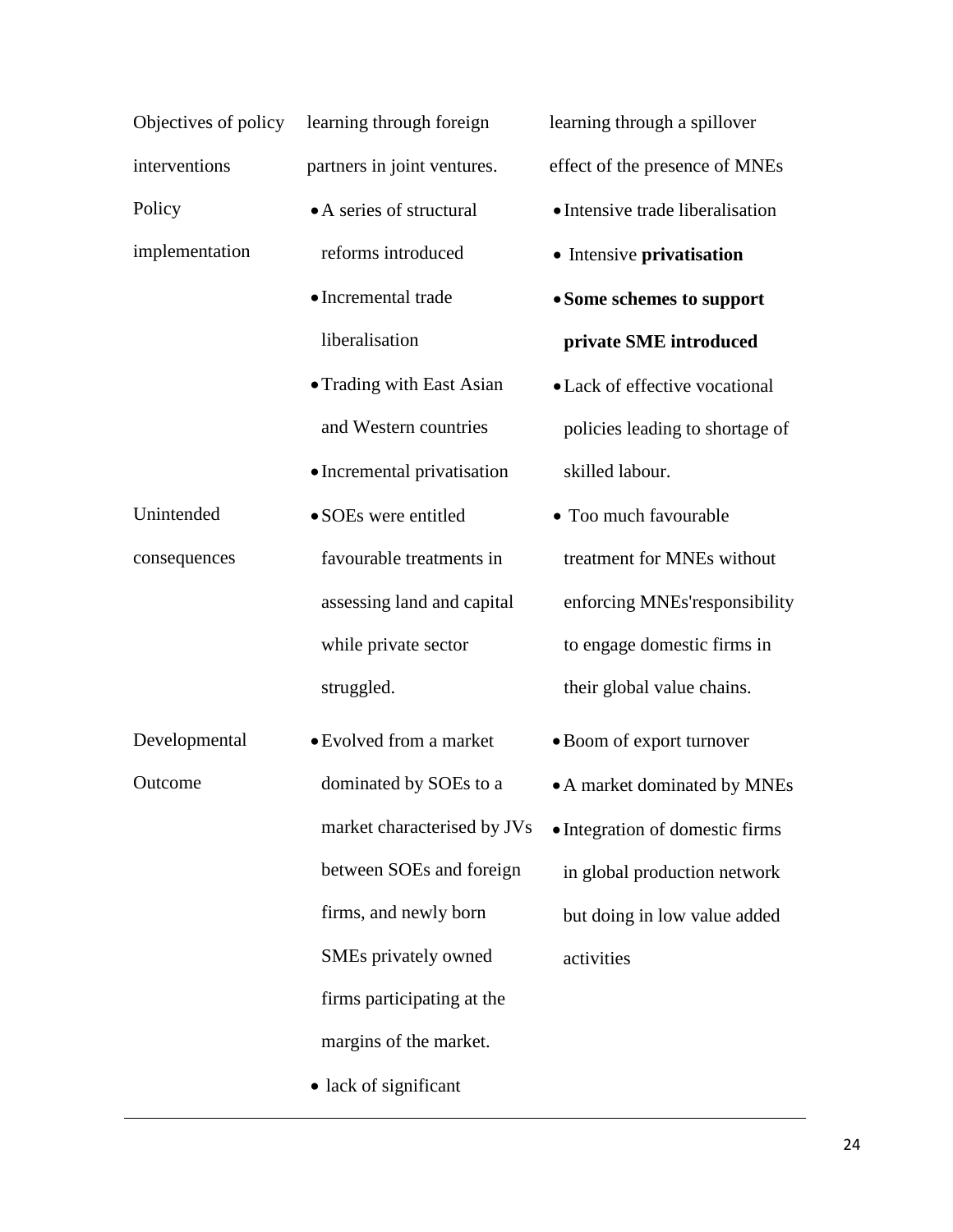# technological upgrading

- low productivity gains for
- domestic firms

#### **5. Discussion**

The analysis outlines how significant policy interventions led to a specific path of development of Vietnam's electronics industry. In particular, we report that the policy objective aiming at learning through technological spillovers from FDI led to a level of technological development among domestic firms that was insufficient for them to become internationally competitive. This finding is in line with Pham, Dao and Reilly's (2010) empirical evidence of a positive relationship between technical efficiency and several measures of trade openness.

Compared to other East Asian countries, Vietnam's electronic industry has developed at a lower rate than that of South Korea. It took Vietnam's electronic industry twenty years (1996- 2016) while it took Korea's electronics industry about ten years to pass through the two first stages of the three-stage of technological development (i.e. implementation, assimilation and improvement) described in Kim (1980) about Korea's electronics industry. After the twenty years, Vietnam's electronic industry is still far from embarking on the improvement stage.

Indeed, the stage of development of Vietnam electronics industry by 2017 is similar to those of Malaysia and Thailand in the mid-1990s (see Hobbay et al. 2001). By contrasting systems of governance in two East Asian first-tier newly industrialising economies (NIEs) (South Korea and Taiwan) with two second-tier South-East Asian NIEs (Malaysia and Thailand), Hobbay et al. (2001) illustrated the differences between sectoral systems of governance and firm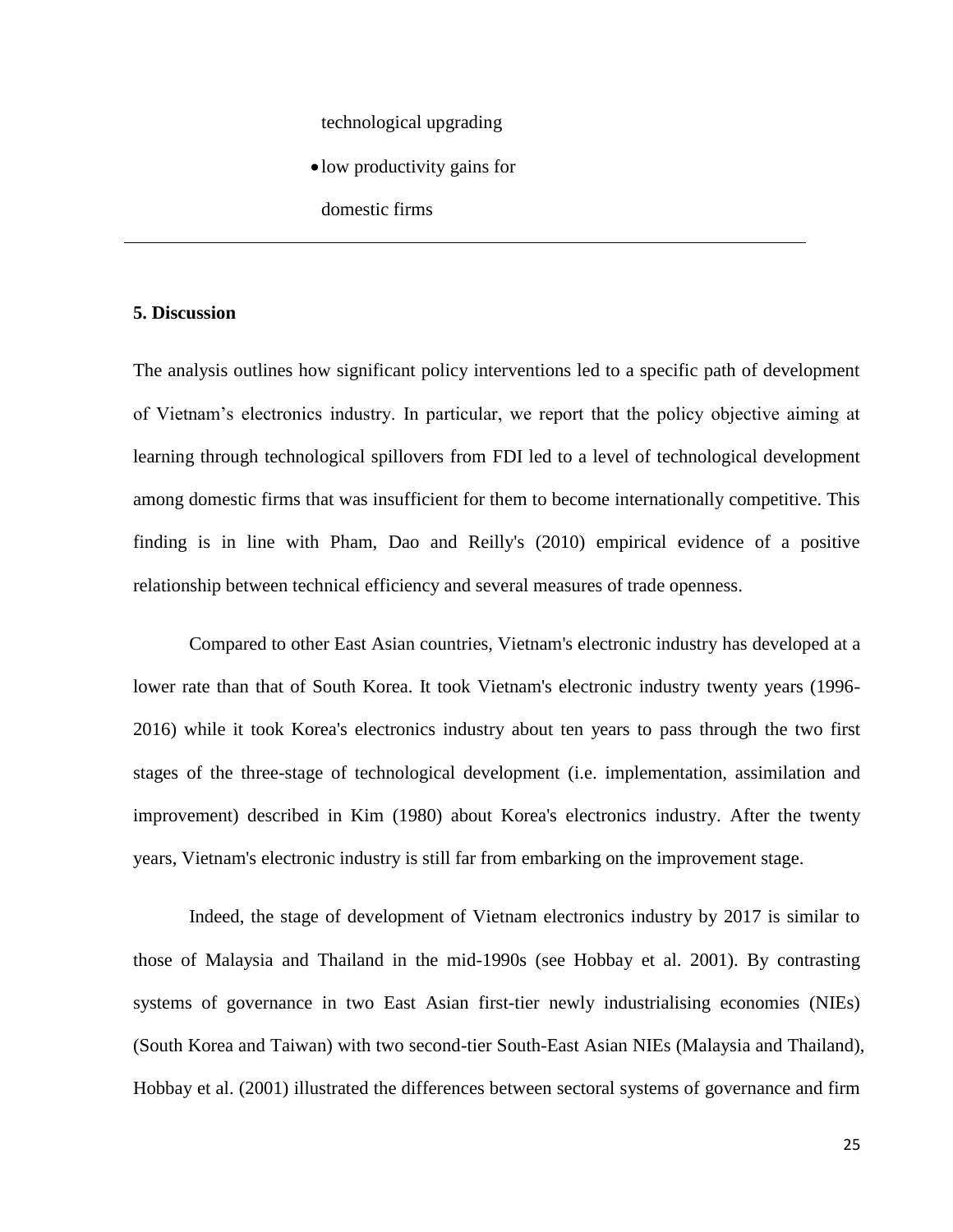behaviours between the East Asian countries driven by local enterprise, and the South-East Asian economies led by foreign transnational corporations (TNCs). The disadvantage of FDI-led growth model of Malaysia and Thailand is the lack of linkage between FDI enclaves and other parts of the economy (Hobbay et al. 2001), and this is also evident in our study of Vietnam's electronics industry. The problem is encouraging FDI firms to go beyond enclave production is faced by many developing countries (Hobbay et al. 2001). Despite this problem, FDI has proved to be an effective export mechanism for Vietnam's electronics industry.

While the objectives of policy interventions aiming at learning through a spillover effect of the presence of MNEs in the economy appear legitimate, but again the policy implementation mechanism reduces the positive impacts of expected policy outcomes. The government has provided favourable treatment for MNEs without enforcing the responsibility to engage domestic firms in their global value chains. MNEs, due to their size, have the power to negotiate with the government for better terms and conditions for their investment into the countries.

Moreover, the Vietnamese government, due to their investment licensing decentralisation has little saying in the decision by local governments. The devolution led to competition for FDI among provinces, weakening the power of local government in monitoring MNE's fulfilment of obligations. Consequently, the development of Vietnam electronics industry has not reached expected outcomes. Both context and policy implementation process has limited development outcomes of this sector.

Driven by the inherent fragmentation in Vietnam's policy-making process and the government's inability to coordinate its industrial plans in line with its development agenda, the benefits created by policies designed to increase capabilities were neutralised by others.

26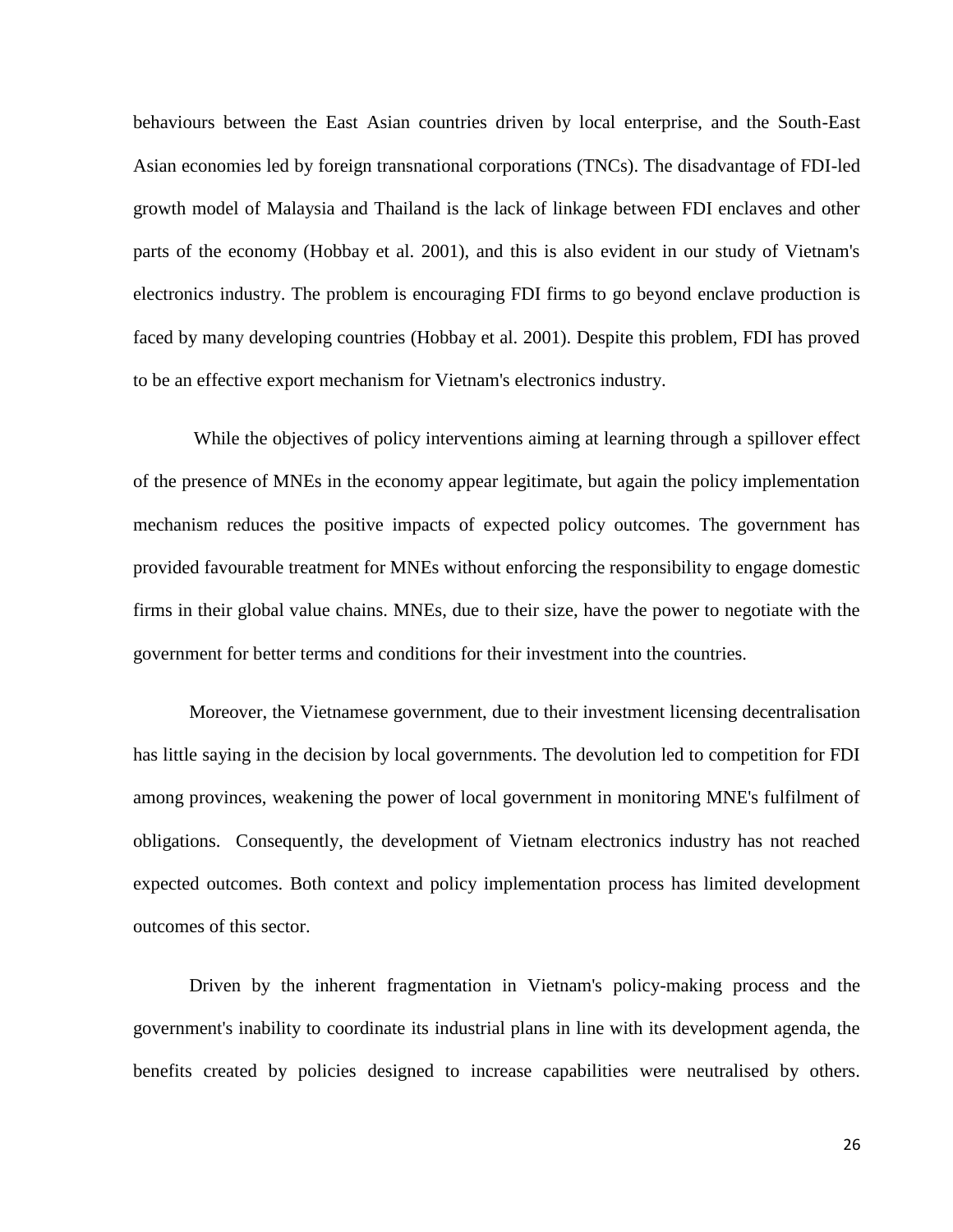Specifically, there is the lack of substantive supporting policy framework for the development of private SMEs in supporting industry and integration in a global production network, lack of a partnership between the public and the private sector in policy-making and the implementation process.

In the first period, the government promoted rents to SOEs, and subsequently, foreign firms benefited through joining with SOEs. In the following stage, given the pressure of liberalisation, the government then devised direct rents to foreign firms (and more so for MNEs) with some conditions attached with the rents, but there was no precise enforcement mechanism to follow up on foreign investors' fulfilment of the requirements. Thus, the appropriation of rents away from domestic to foreign firms underscores why SMEs development in Vietnam has been less successful.

Furthermore, the incentives provided have been asymmetric with foreign firms have been given many incentives without the corresponding incentives for SMEs. For examples, foreign firms establishing connections with local companies are entitled to specific incentives. However, there is a lack of corresponding incentives for domestic firms to establish linkages with foreign firms. From the local firms' perspective, doing business within the global production network is tough. To supply for global firms, local firms need to meet a high standard which requires more capital and skilled labour. Meanwhile, local private firms, due to their small size, struggle to compete with FDI or SOE firms in attracting capital investment and skilled labour. Without government support, it would be difficult for them to achieve this.

The Vietnamese government also failed to employ enforcement of conditions on rents. A critical point that Khan (2000) consistently made is that rents must be given with "conditions"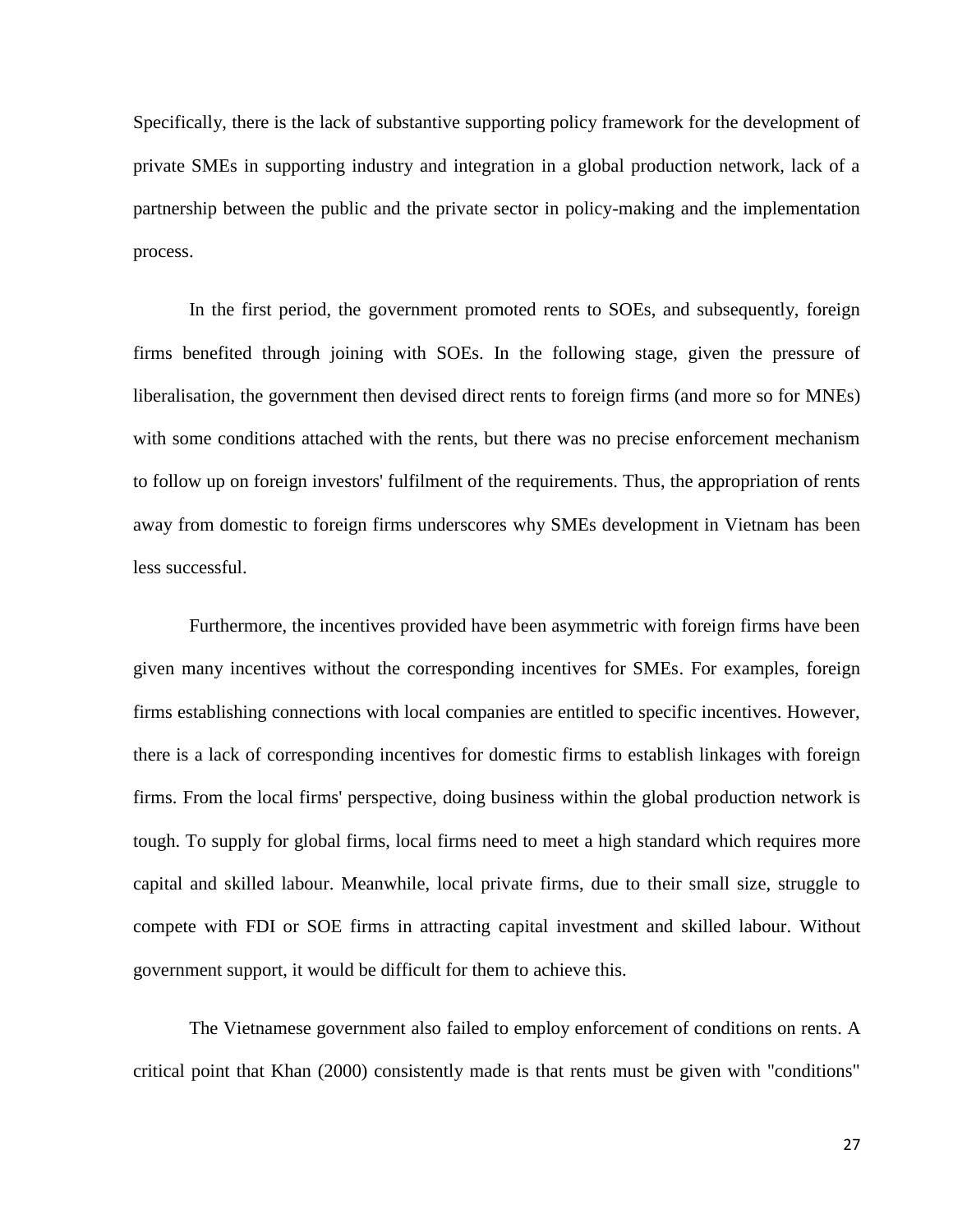attached. Our research findings show that although the Vietnamese government started to negotiate for technology transfer in exchange for rents given to MNEs. But this agreement between MNEs and the government to provide diffusion of the technological and managerial capability to local firms has not been enforced. It is clear from the analysis that local firms need technical and expertise supports from foreign companies while the rents may have been created to subsidise such a process; the envisaged transformation has not taken place.

Our research findings illustrate that the open economy industrial policy, which focuses on linkages among domestic firms and between firms and the world market has contributed to positive development outcomes. It is clear that, after 30 years of opening the economy for trade and foreign direct investment, Vietnam's electronics industry has developed significantly.

However, the industry is now dominated by foreign firms while the technological development of domestics sector has been limited. One of the causes for the limited development of Vietnam domestic electronics sector is the problem of government's picking up the winner. In the early period of the trade liberalisation, state-owned enterprises had received more favourable conditions (i.e. land use right) than other types of enterprises. Later on, MNEs have been given more favourable treatment (i.e. lower corporate tax rate) than domestic enterprises.

Our findings are consistent with Paus' (2012) proposition that FDI does not automatically contribute to the advancement of technological capabilities in the host country. Our findings are also in line with Hausmann & Rodick's (2003) argument that adoption of openness to foreign technology and good institutions without necessary policy framework to exercise the amount of discipline over the foreign-invested sector is insufficient to spark a sustained process of economic transformation and growth.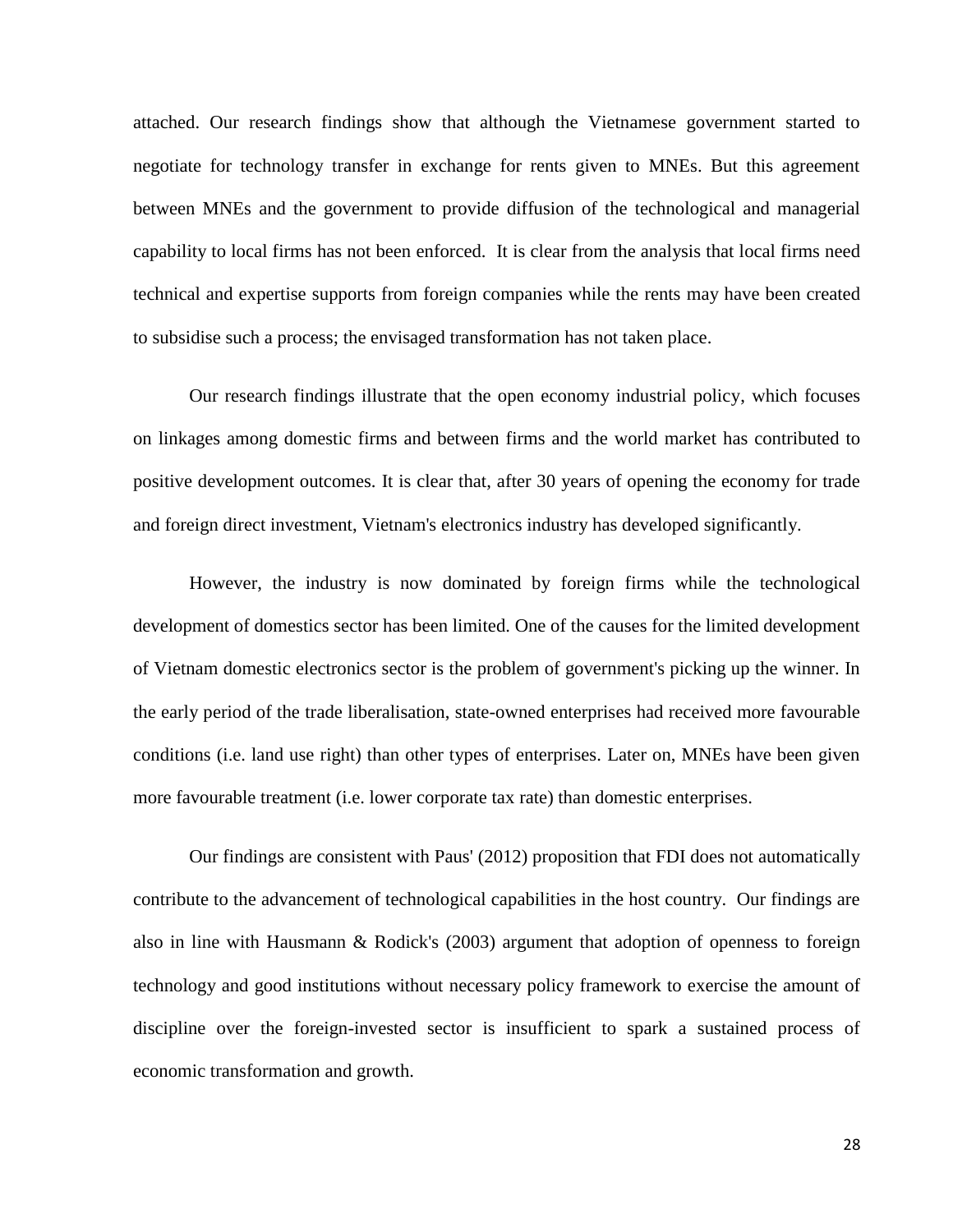Our findings indicate the need to shift the focus from a one-time choice of winners (sectors, industries, firms, and other organisations) to the process of error detection and error correction of the choices (with corresponding attention to governance). The solution is to design a process that can—through a variety of private-public partnerships—detect and correct mistakes (including those instigated by special interests) as Kuznetsov and Sabel (2011) suggest.

In the period 1996-2006, there was decentralisation in managing FDI. Different provinces in Vietnam in the competition for FDI coming in their provinces offer different nontax incentives (Thang et al. 2016, Vu et al. 2007). Consequently, enforcement of conditions on rents was weak during the period 1996-2006. To some extent, our findings are in line with Khan's (2000: 133) arguments that formal institutional fragmentation is less critical for coordination than is the fragmentation of political power.

Our case of Vietnam's electronics industry indicates an ineffective incentive mechanism that causes a slow learning process to move away from a low wage advantage. According to Hobbay et al., (2001) the Malaysian and Thai governments provided infrastructure and incentives in both countries but rarely took a direct role in the activities of firms while in our case, Vietnamese government remains a directorship in the activities of SOE firms. This creates unfair competition among locals with different types of ownership to obtain incentives which are, in turn, partly attributed to Vietnam's slow learning process.

Note that our view on the ineffective incentive mechanism which the Vietnamese government used does not mean we dismiss the government's strength at error-correction in terms of creative learning as development proceeds as discussed in Fforde (2009). Indeed, a finetuning policy is a part of the factors leading to Vietnam' recent achievements in obtaining high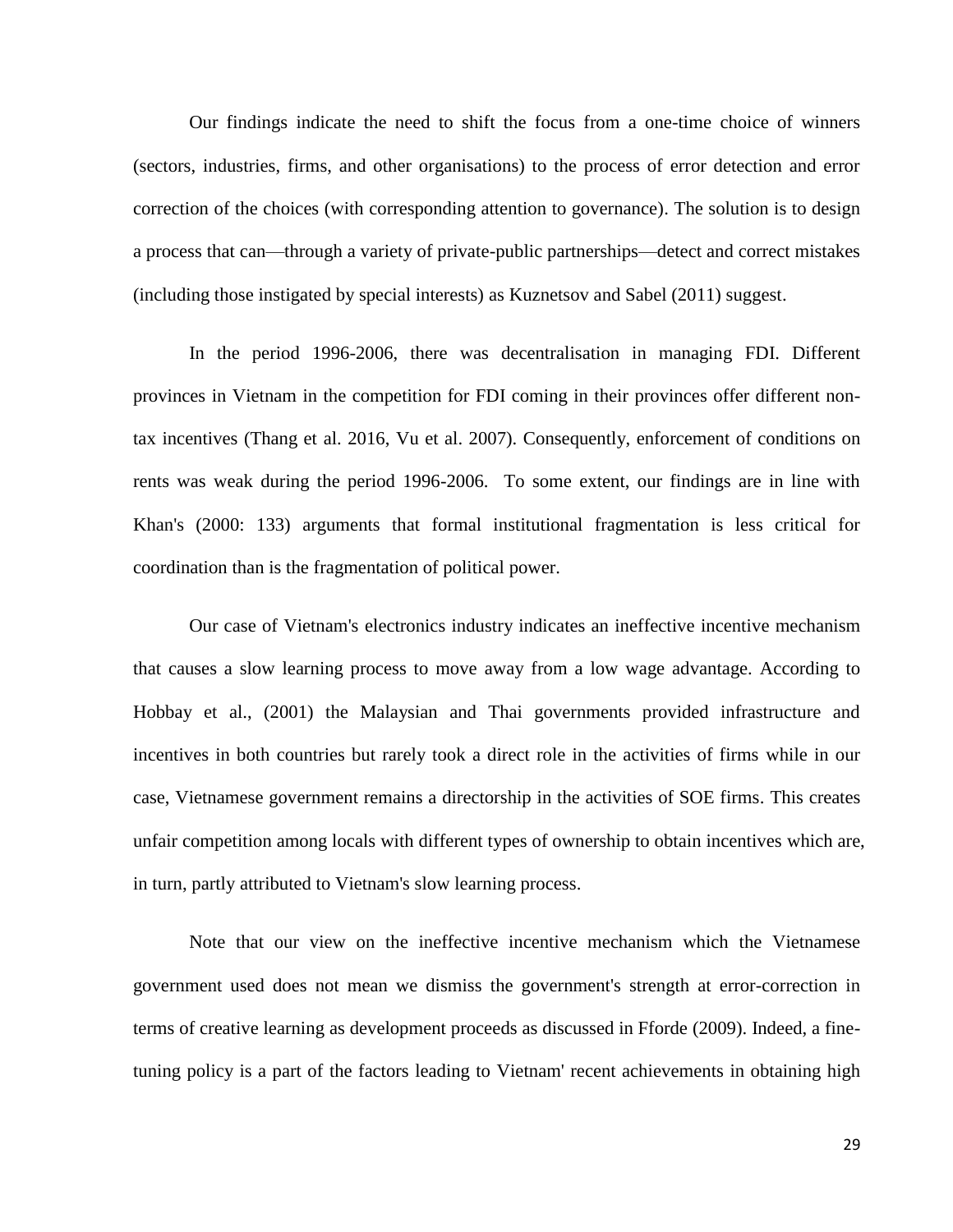growth rate of the electronic industry and their economy in general. Our point is that if Vietnam had applied a more effective incentive mechanism, the industry could have developed to its full potential.

Specifically, if Vietnam had been as skilful as Thailand and Malaysia in introducing rent conditions, the capabilities of domestic firms and labour might have been much more improved. Thailand and Malaysia when joining WTO, they were no longer allowed to use LCRs from the early 2000s formally, but they skilfully introduced local content requirement indirectly (Natsuda and Thoburn, 2014). The Malaysian government used tax incentives for MNC's investment in training workforce of domestic companies. These companies could undertake new investments to upgrade their training equipment or expand their training capacities as companies providing technical and vocational training are eligible for an investment tax allowance of 100 percent for ten years [\(Malaysian Industrial Development Authority 2009\)](https://www.emerald.com/insight/content/doi/10.1108/03090591011039072/full/html?casa_token=SeoWVQ2caoYAAAAA:RCfkrvHnsUYqbPqoYuP6MXhZWQXE0mfQqaNRUibeihmI2GMrfDrJFdNzGPYYfdwCZx_3Voe-5KLWi0O0pPXShqkq6KxnGSpOeg9yTpqyrxdzBkCuOAQ#b26).

The Thai government liberalised the country's automotive industry by abolishing local content requirements (LCRs) in response to WTO rules in 2000, and since 2002 has introduced a selective industrial policy in order to attract FDI and to expand the automotive and related parts industry. The government targeted particular national product champions by picking winning models to be developed in the Thai market, and by linking them with successful fiscal policies, such as the provision of excise tax reductions for particular types of models, hence creating a particular market. At the same time, it provided corporate tax exemptions for producers and their suppliers by linking with some local content requirements. Schemes in several ASEAN industries to enhance local labour training within MNCs, for example, in cooperation with the Japanese government, have helped improve labour skills. These schemes serve as indirect protection for the national producers, allowing them to receive various financial benefits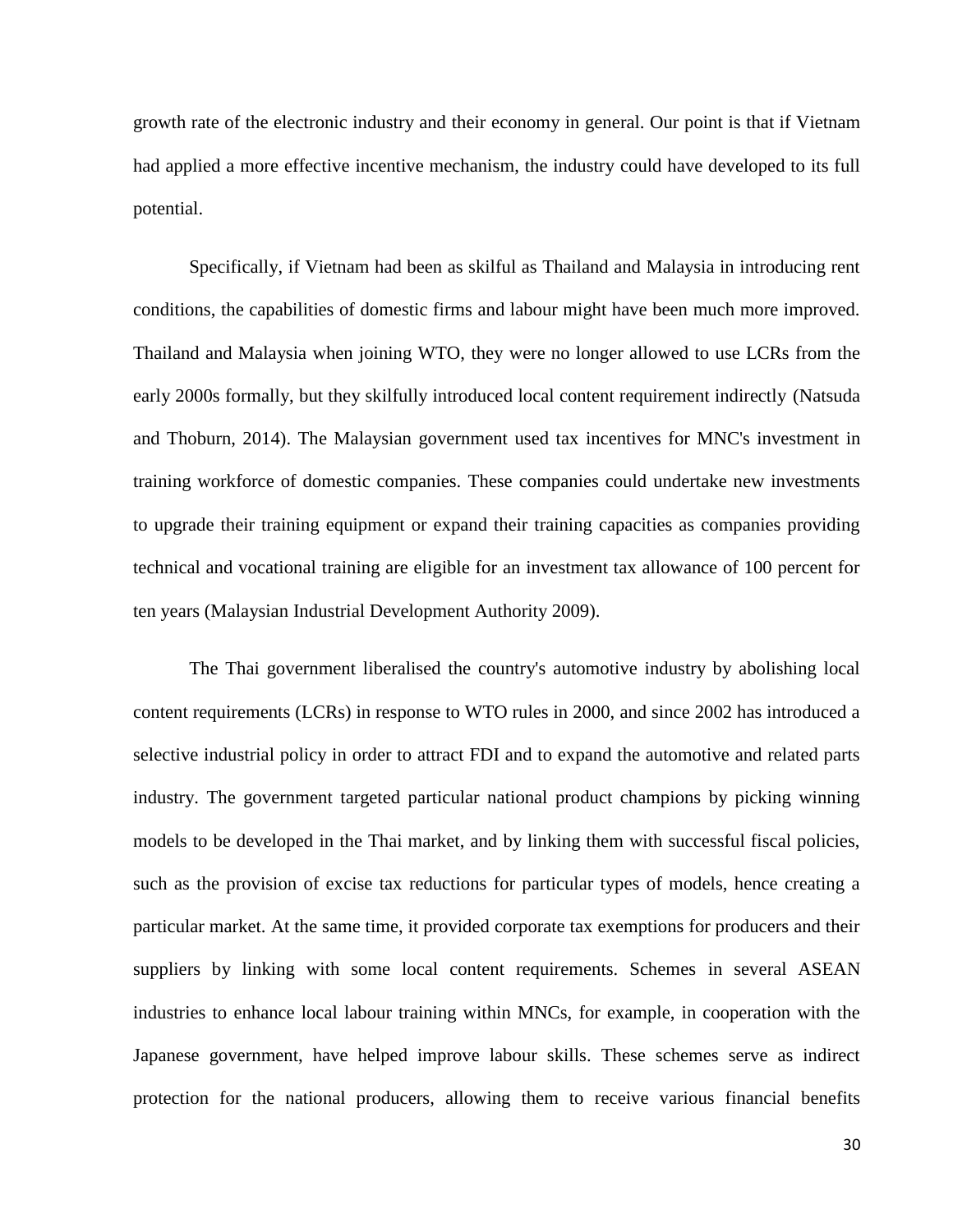according to their local content ratio (Natsuda et al. 2013). These policies are not necessarily illegal under the WTO rules and appear to be success factors for the development of automotive component and part sectors in Thailand.

In contrast, Vietnam chose to strictly obey WTO rules, abolishing TRIMS without introducing alternative measures. This might be because Vietnam did not want to take a risk with using alternative measures and then not being recognised as a market economy, a critical requirement for Vietnam being treated equally under WTO rules. Our discussions of Vietnam's policies toward promoting technological development in relation to those of other East Asian and South East Asian countries consolidate what Thoburn (2020) contends, that is, different developing countries may differ in the types of rent for which they offer opportunities, and in their structure of rent-seeking, all affected by their different social norms, customs and motivations.

### **6. Conclusions and Implications**

This paper investigates the effect of policy interventions by the Vietnamese government in the last three decades on the technological development of the country's electronics sector. We identified, reviewed, evaluated and interviewed various stakeholders in the industry about the policies implemented by the government of Vietnam related to the industry's development.

We find that after thirty years of market and trade liberalisation, giving investment incentives to attract foreign investors, the electronics industry has significantly developed and become one of Vietnam's chief export earner and the leading contributor to manufacturing valueadded and employment. However, in terms of technological progress, Vietnam's electronics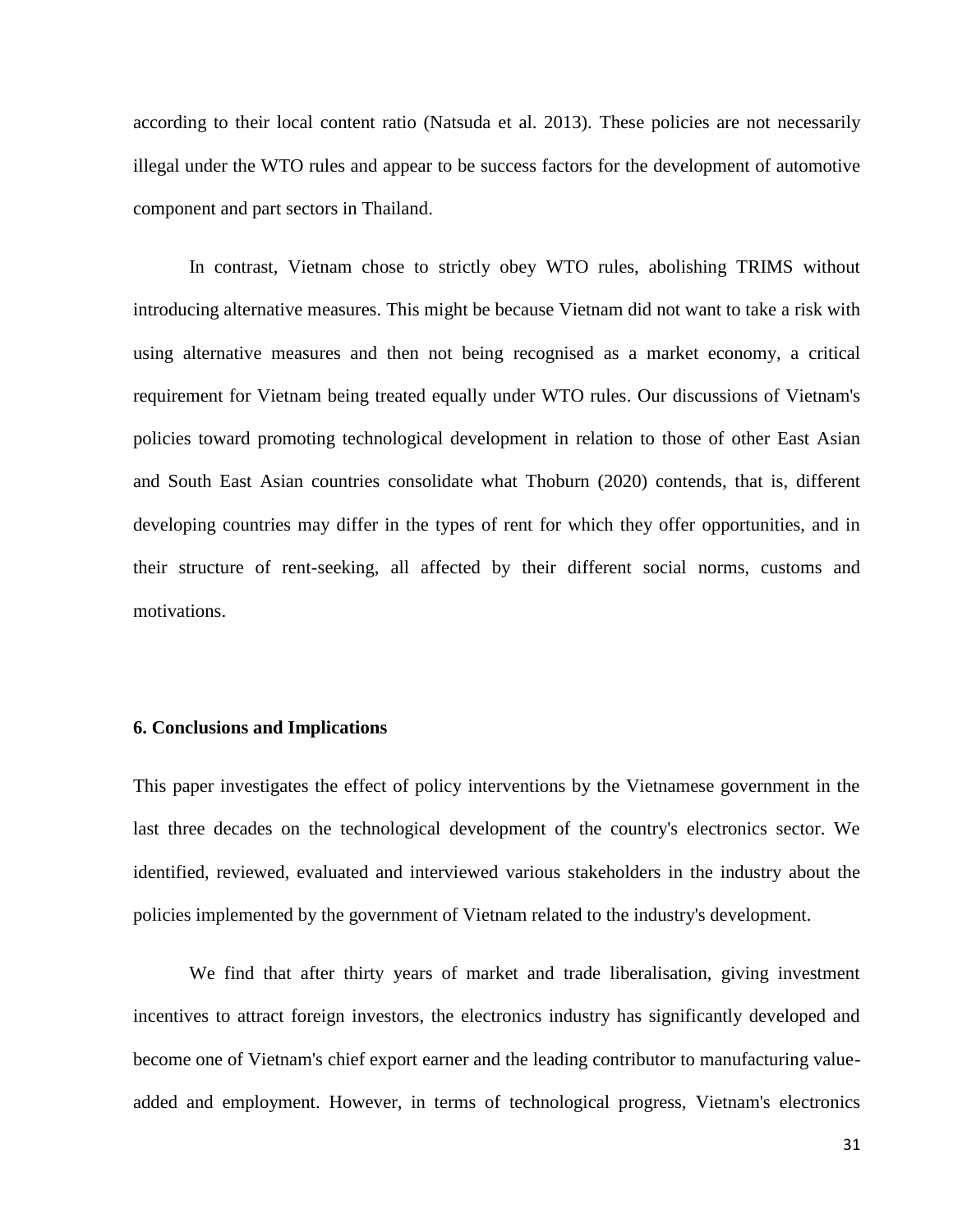industry has made relatively limited achievements. Unlike the experience of Korea and Taiwan where local firms have driven the catch-up process, but similar to Malaysia's experience (see Rasiah, 2010), MNEs have dominated electronics production and exports in Vietnam. Many domestic firms have been able to produce inputs for use by international brands, but not been capable of developing their own brand names in the international electronics consumer market. We conclude that the market and trade liberalisation reforms alone did not deliver the desired technological upgrading for domestic firms in Vietnam's electronics industry. For this to happen, it would require careful policy design, analysis and coordination to ensure that incentives given in conjunction with the enforcement of responsibilities. In other words, it could be briefed that Vietnam's use of rent based policy measures was not implemented as well as it could have been.

Our paper makes several contributions to the literature. *First,* our paper expands the literature of technological development in developing countries by providing empirical evidence from Vietnam, an emerging low middle-income country. We propose that both trade liberalisation and economic incentives are necessary for technological development but using incentives may lead to rent-seeking behaviour, the long-term consequences of which may stifle the development of domestic firms. We provide empirical evidence that the lack of incentives for local firms – and instead, historically only for SOEs and then MNEs who are not held to their commitments to transfer knowledge to local firms – is partly to blame for Vietnamese SMEs not taking advantage of the potential spillover benefits that one would expect when having high tech global corporations in the country. *Second*, our paper proposes the use of the analytical framework linking context, policy interventions, and development outcomes to study the impact of economic policies on the development of an industry or economy. Using this framework, we were able to detect the behaviour and action taken by the policymakers in the creation and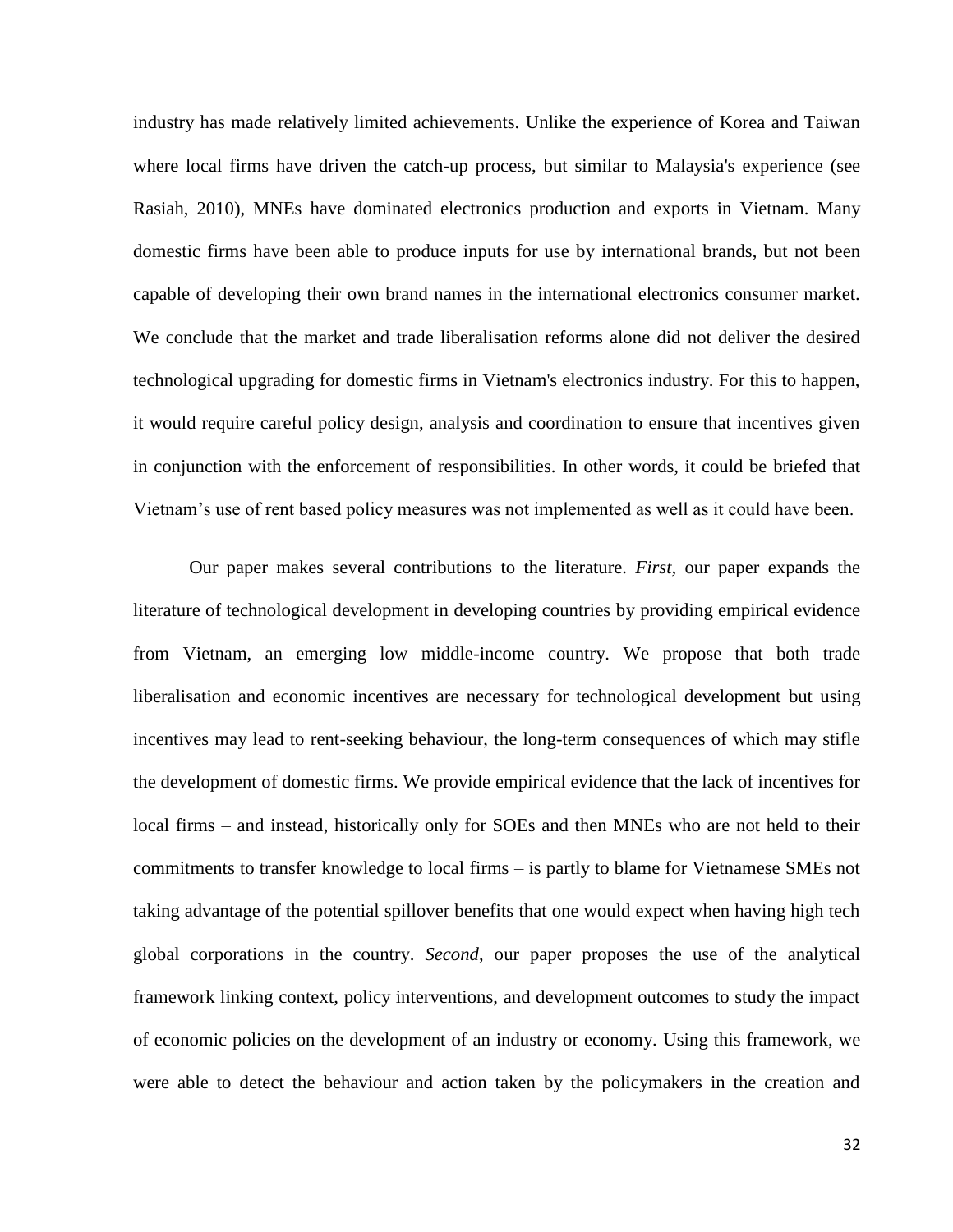distribution of rents and the enterprises in seeking rent benefit together with the dynamic of the global context of the industry would shape the course of development of the sector. This basic framework enables researchers to explore, discover, and experiment to analyse the effect of economic policies on the development outcome of an industry or economy when examining economic policies, as Rodrik (2007) suggests.

For policymakers, we suggest that economic policy aiming at technological development should be designed with caution about picking up the winners. Ownership should not be used as criteria for the incentives. Private firms should be given equal treatments to SOEs and FDI firms. The incentives need to be given with conditions and enforcement of the implementations. The government has been to facilitate, promote and retain foreign investment but also has to enforce FDI firms to create linkages with other parts of the economy. Integrate FDI firms into the technological infrastructure, through more recognition of their importance and greater inclusion in the policy-making process.

More importantly, we advise policymakers to develop a public governance mechanism which enables the dialogue between private and public to shift the focus from a one-time choice of winners (sectors, industries, firms, and other organisations) to the process of error detection and error correction of the choices (with corresponding attention to governance). The dialogue between policymakers and enterprises are essential for the development of policy-making and implementation.

The paper has some limitations. It based on evidence from one industry in one country and was developed from qualitative data. Although our study used the triangular approach to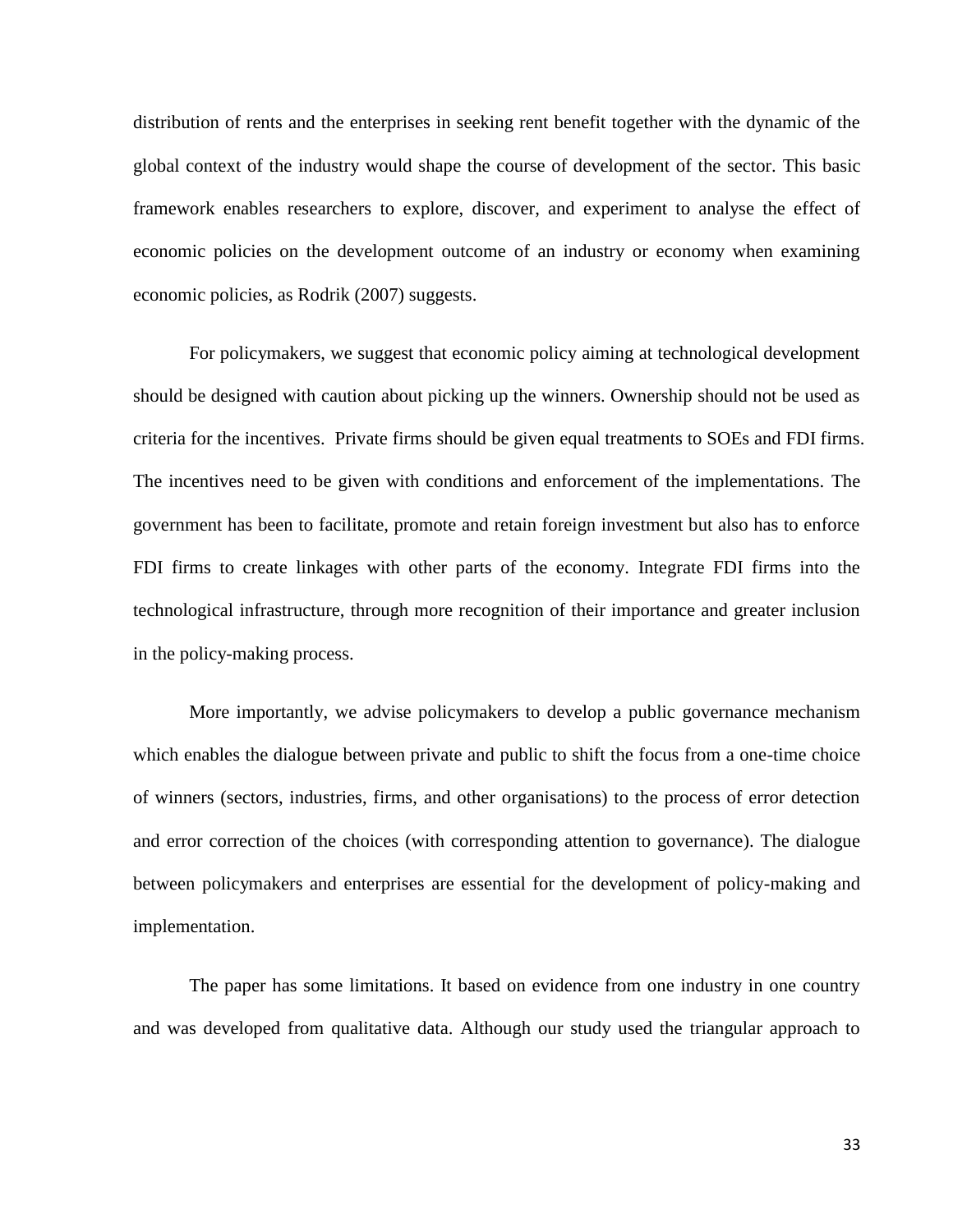compare and check the validity of responses with other credible sources, information obtained

from interviews is unavoidable to be free from the bias of respondents' viewpoint.

#### **Acknowledgements**

The authors thank the anonymous referees for their helpful comments and suggestions.

## **References**

- An, N., 2017. Èo uột công nghiệp điện tử Việt Nam [Ailing Vietnamese electronics industry]. Tuoi Tre. *Last access on 20 May 2020.* [https://tuoitre.vn/eo-uot-cong-nghiep-dien-tu-viet](https://tuoitre.vn/eo-uot-cong-nghiep-dien-tu-viet-nam-20171129092102451.htm)[nam-20171129092102451.htm](https://tuoitre.vn/eo-uot-cong-nghiep-dien-tu-viet-nam-20171129092102451.htm)
- Altenburg, T. and Lütkenhorst, W., 2015.Industrial policy in developing countries. *Edward Elgar.*
- Amsden, A., 1989. *South Korea and late industrialisation*, New York: Oxford University Press.
- Amsden, A., 1991. Diffusion of development: The late-industrialising model and greater East Asia. *The American Economic Review*, *81*(2), 282-286.
- Amsden, A. O. and Chu, W. W., 2003. *Beyond late development: Taiwan's upgrading policies*, Cambridge, MA: MIT Press.
- Athukorala, P.C. and Tien, T.Q., 2012. Foreign direct investment in industrial transition: the experience of Vietnam. *Journal of the Asia Pacific Economy*, *17*(3), pp.446-463
- Denyer, D., Tranfield, D. and Van Aken, J.E., 2008. Developing design propositions through research synthesis. *Organisation Studies,* 29(3), 393-413.
- 4P Company., 2019. 4P Doanh nghiệp hàng đầu trong lĩnh vực điện tử [Leading enterprises in electronics industry]. *Last access on 20 May 2020.*[http://www.4p.com.vn/default.aspx?page=Bao-chi-viet-ve-](http://www.4p.com.vn/default.aspx?page=Bao-chi-viet-ve-4P&e=newsdetail&c=11&n=25&p)[4P&e=newsdetail&c=11&n=25&p=](http://www.4p.com.vn/default.aspx?page=Bao-chi-viet-ve-4P&e=newsdetail&c=11&n=25&p)
- Fforde, A., 2009. Coping with Facts: A Skeptic's Guide to the Problem of Development. Sterling (VA): Kumarian Press.
- Harrison, A., & Rodríguez-Clare, A., 2010. Trade, foreign investment, and industrial policy for developing countries. In *Handbook of development economics* (Vol. 5, pp. 4039-4214). Elsevier.
- Hausmann, R., & Rodrik, D., 2003. Economic development as self-discovery. *Journal of Development Economics*, *72*(2), 603-633.
- Hobday, M., Cawson, A., & Kim, S. R., 2001. Governance of technology in the electronics industries of East and South-East Asia. *Technovation*, *21*(4), 209-226.
- Hutchcroft, P. D.,1997. The politics of privilege: assessing the impact of rents, corruption, and clientelism on Third World development. *Political Studies*, *45*(3), 639-658.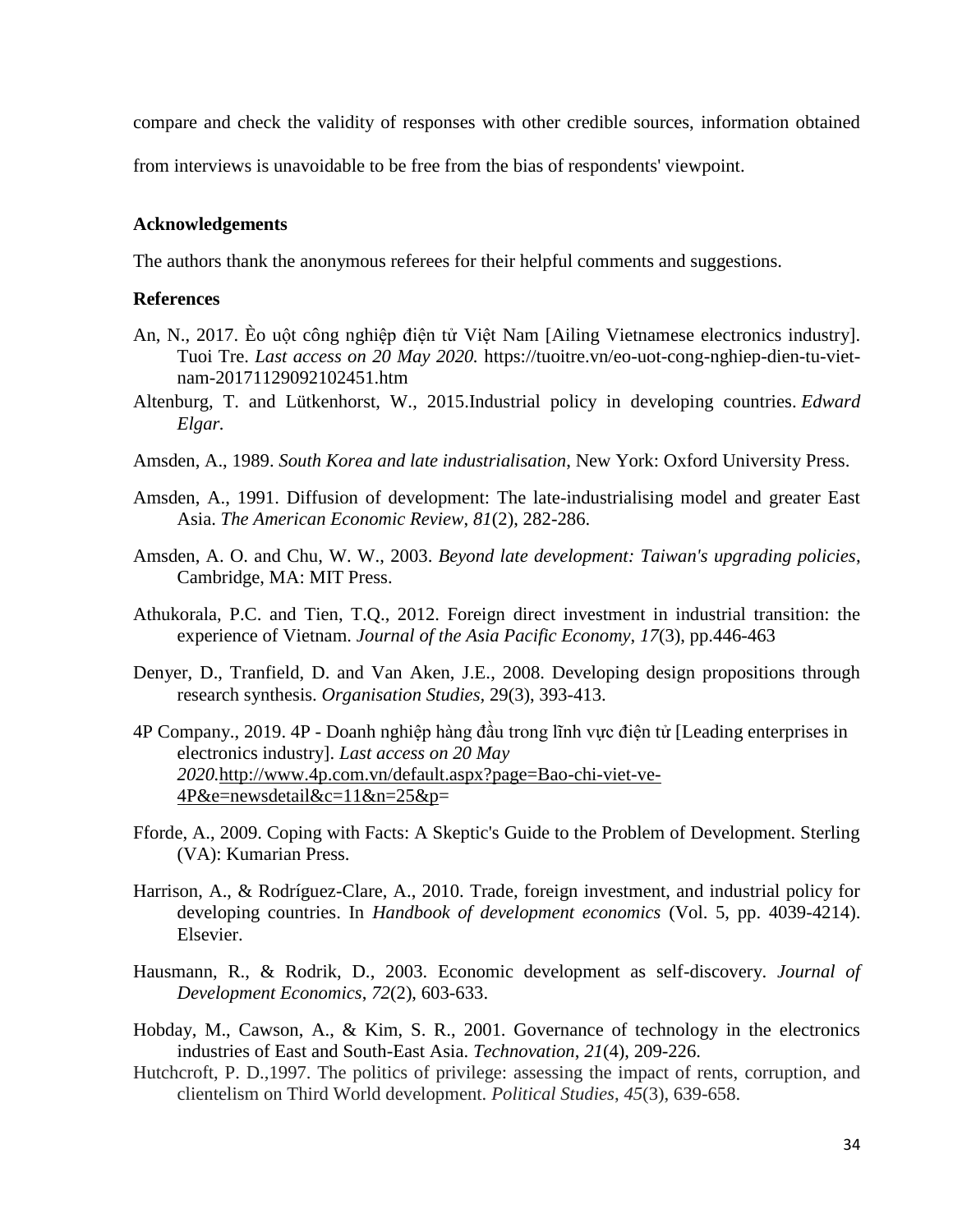- Khan, M., 2000. Rents, Efficiency and Growth.' In: Khan, Mushtaq and Jomo, Kwame Sundaram, (eds.), Rents, Rent-Seeking and Economic Development: Theory and Evidence in Asia. Cambridge: Cambridge University Press, 21-69.
- Khan, M.,2013.Political Settlements and the Design of Technology Policy." In The Industrial Policy Revolution II: Africa in the Twenty-First Century, edited by Joseph Stiglitz, Justin Yifu Lin and Ebrahim Patel, 243- 280. London: Palgrave,
- Khan, M and Blankenburg, S., 2009. The Political Economy of Industrial Policy in Asia and Latin America. In Industrial Policy and Development: The Political Economy of Capabilities Accumulation, edited by Giovanni Dosi, Mario Cimoli and Joseph Stiglitz, 336-377. Oxford, UK: Oxford University Press.
- Khan, M., 2000. Rent-seeking as Process. In: Khan, Mushtaq and Jomo, Kwame Sundaram, (eds.), Rents, Rent-Seeking and Economic Development: Theory and Evidence in Asia. Cambridge: Cambridge University Press, 70-144.
- Khan, M., 2012[.The Political Economy of Inclusive Growth.](http://eprints.soas.ac.uk/17301/) In: de Mello, Luiz and Dutz, Mark A., (eds.), Promoting Inclusive Growth: Challenges and Policy. Paris: OECD Publishing, 15-54.
- Kim, L., 1980. Stages of development of industrial technology in a developing country: a model. *Research Policy*, *9*(3), 254-277.
- Kim, L., & Dahlman, C. J., 1992. Technology policy for industrialisation: An integrative framework and Korea's experience. *Research Policy*, *21*(5), 437-452.
- Krueger, A.,1974. The Political Economy of the Rent-Seeking Society. *[American Economic](http://econpapers.repec.org/article/aeaaecrev/)  [Review](http://econpapers.repec.org/article/aeaaecrev/)*, 64(3), 291-303.
- Kuznetsov, Y. and Sabel, C., 2011. New open economy industrial policy: making choices without picking winners. World Bank's Economic Policy,161, 1-9.
- Independent News Agency., 1994. US finally ends Vietnam's embargo. *Last access on 20 May 2020.* [https://www.independent.co.uk/news/world/us-finally-ends-vietnam-embargo-](https://www.independent.co.uk/news/world/us-finally-ends-vietnam-embargo-1391770.html)[1391770.html](https://www.independent.co.uk/news/world/us-finally-ends-vietnam-embargo-1391770.html)
- Jenkins, R., 2004. Vietnam in the global economy: trade, employment and poverty. *Journal of international development*, *16*(1), 13-28.
- Lall, S., 1992. Technological capabilities and industrialisation. *World Development*, *20*(2), 165- 186.
- Lall, S., 1995. Malaysia: industrial success and the role of the government. Journal of International Development, 7(5), 759-773.
- Lall, S., 2000. The Technological structure and performance of developing country manufactured exports, 1985‐98. *Oxford development studies*, *28*(3), 337-369.
- Lall, S., 2004. Reinventing industrial strategy: the role of government policy in building industrial competitiveness. United Nations Publications, 28.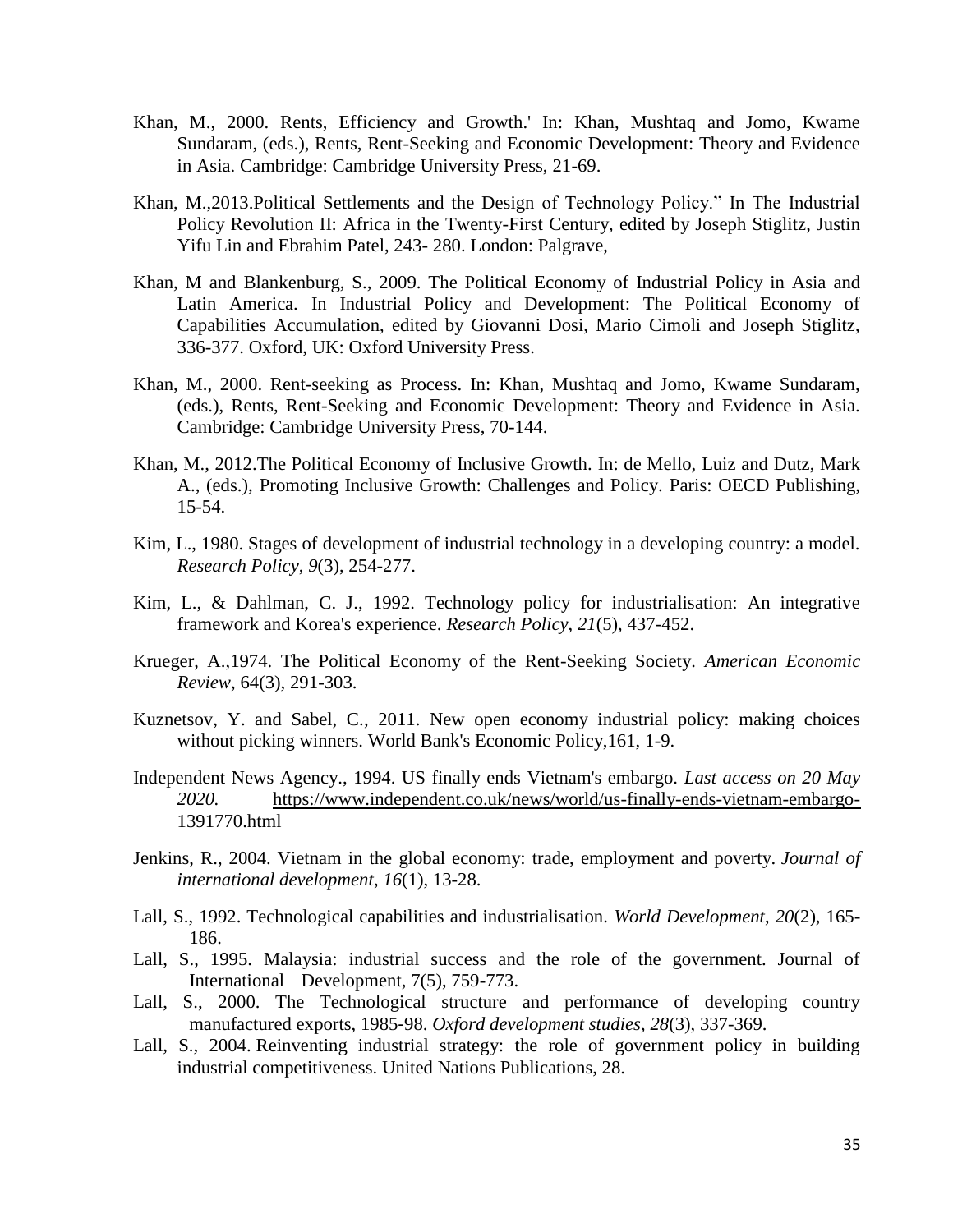- Lall, S., & Narula, R., 2004. Foreign direct investment and its role in economic development: do we need a new agenda?. *The European Journal of Development Research*, *16*(3), 447-464.
- Malaysian Industrial Development Authority., 2009. Invest in Malaysia: incentives for training", *Last access on 20 May 2020.* http:/[/www.mida.gov.my/en\\_v2/index.php?page=training.](http://www.mida.gov.my/en_v2/index.php?page=training)
- Menon, N., van der Meulen Rodgers, Y., & Kennedy, A. R., 2017. Land Reform and Welfare in Vietnam: Why Gender of the Land‐Rights Holder Matters. *Journal of International Development*, *29*(4), 454-472.
- Milgrom, P. & Roberts, J.,1992. Economics, Organization and Management. New Jersey: Prentice Hall.
- Ministry of Industry and Trade of Vietnam., 2016. Development of electronics industry Trade in the Period 1975-1985. *Last access on 20 May 2020.*

<http://www.moit.gov.vn/vn/pages/lichsuphattrien.aspx?IDNews=540>

- Ministry of Industry and Trade of Vietnam., 2018. Việt Nam là quốc gia xuất khẩu điện tử lớn 12 thế giới [Vietnam - the world's 12th largest electronic exporter]. *Last access on 20 May 2020.* https://congthuong.vn/viet-nam-la-quoc-gia-xuat-khau-dien-tu-lon-12-the-gioi-102221.html
- Natsuda, K. and Thoburn, J., 2014. How much policy space still exists under the WTO? A comparative study of the automotive industry in Thailand and Malaysia. *Review of International Political Economy*, *21*(6), pp.1346-1377.
- Natsuda, K., N. Segawa, and J. Thoburn (2013) 'Globalisation, Industrial Nationalism and the Malaysian Automotive Industry', Global Economic Review, 42 (2): 113–34.
- Ngo, C.N. (2020) Rent seeking and development: the political economy of industrialisation in Vietnam, London and New York: Routledge.
- Paus, E. A., & Gallagher, K. P., 2008. Missing links: Foreign investment and industrial development in Costa Rica and Mexico. *Studies in Comparative International Development*, *43*(1), 53-80.
- Paus, E., 2012. Confronting the middle income trap: insights from small latecomers. *Studies in comparative international development*, *47*(2), 115-138.
- Pham, T.S.H., Monkhouse, L.L. and Barnes, B.R., 2017. The influence of relational capability and marketing capabilities on the export performance of emerging market firms. International Marketing Review, 34(5), pp.606-628.
- Pham, H. T., Dao, T. L., & Reilly, B., 2010. Technical efficiency in the Vietnamese manufacturing sector. *Journal of International Development: The Journal of the Development Studies Association*, *22*(4), 503-520.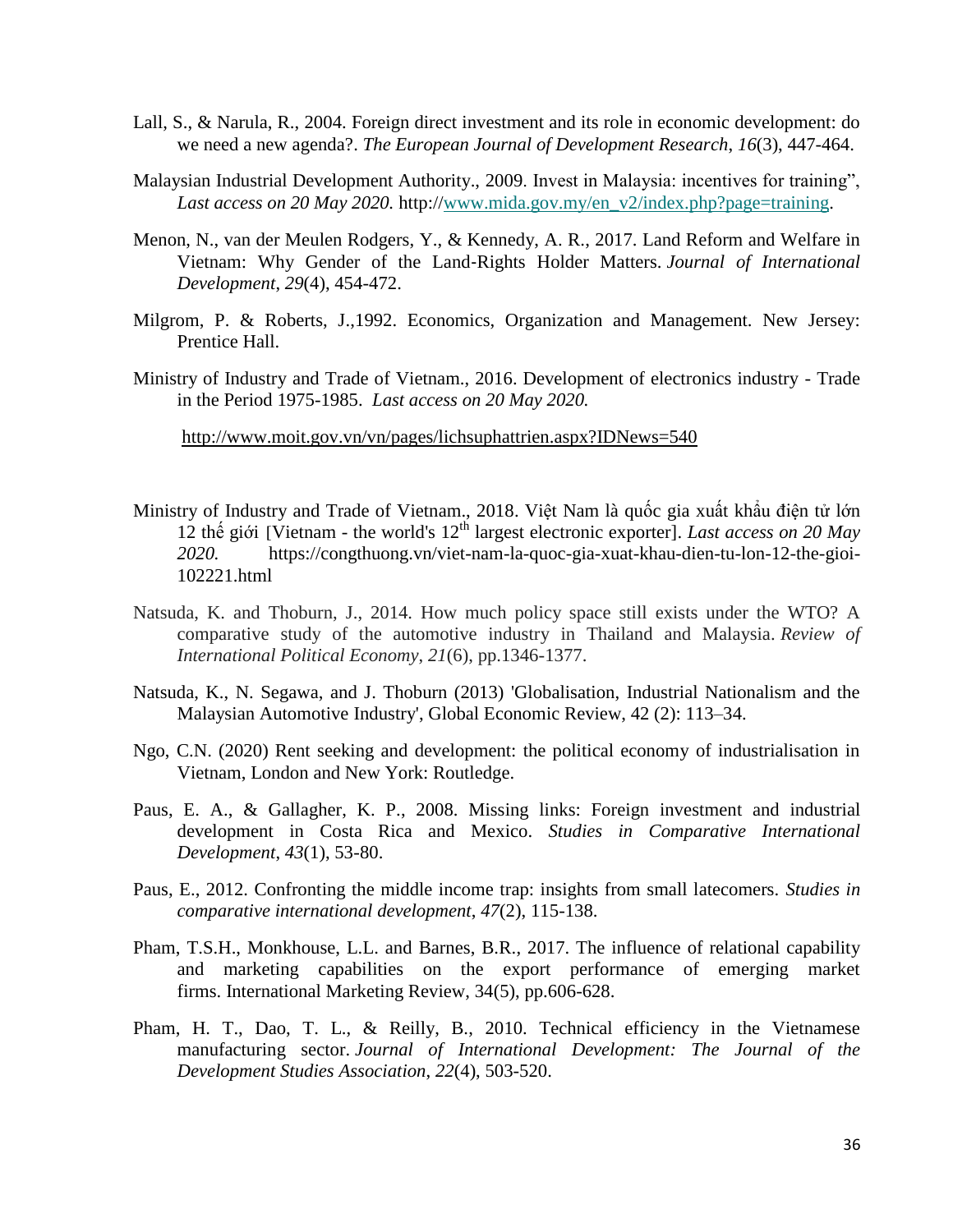- Posner, R.A., 1975. [The Social Costs of Monopoly and Regulation.](https://ideas.repec.org/a/ucp/jpolec/v83y1975i4p807-27.html) *[Journal of Political](https://ideas.repec.org/s/ucp/jpolec.html)  [Economy](https://ideas.repec.org/s/ucp/jpolec.html)*, 83(4), 807-27.
- Schmitz, H., Johnson, O. and Altenburg, T.,2015. Rent management–The heart of green industrial policy. *New Political Economy*, *20*(6), 812-831
- Schumpeter, J.A., 1934. *The Theory of Economic Development*. Cambridge, MA: Harvard University Press.
- Solow, R.M., 1956. A Contribution to the Theory of Economic Growth. *Quarterly Journal of Economics,* 70(1), 65-94.
- Swan, T., 1956. Economic Growth and Capital Accumulation. *Economic Record*, 32(63), 334- 361.
- Symington, Philippa.2013. China Plus One. FTI Journal. *Forensic & Litigation Consulting Group.* Retrieved from *http://www.ftijournal.com/article/china-plus-one*
- Rasiah, R., 2010. Are electronics firms in Malaysia catching up in the technology ladder?. *Journal of the Asia Pacific Economy*, 15(3), pp.301-319.
- Rodrik, Dani.,2009. Industrial Policy: Don't Ask Why, Ask How. *Middle East Development Journal. 1 (1), 1–29.*
- Rodrik, Dani.,2007. Industrial Policy for the Twenty-first Century' in Dani Rodrik, *One Economics – Many Recipes: Globalisation, Institutions and Economic Growth*, Princeton: Princeton University Press.
- Thang, B. T., 2001. After the war: 25 years of economic development in Vietnam.

http://www. nira. or. jp/past//publ/review/2000spring/06thang. pdf.

Thang, T.T., Pham, T.S.H. and Barnes, B.R.2016. Spatial spillover effects from foreign direct investment in Vietnam. *The Journal of Development Studies*, *52*(10), 1431-1445.

The Economists.,2016. Vietnam's economy: The other Asian tiger.

[http://www.economist.com/news/leaders/21703368-vietnams-success-merits-closer-look](http://www.economist.com/news/leaders/21703368-vietnams-success-merits-closer-look-other-asian-tiger)[other-asian-tiger.](http://www.economist.com/news/leaders/21703368-vietnams-success-merits-closer-look-other-asian-tiger)

- Thoburn, J. (2020). Book Reviews- Rent seeking and development: the political economy of industrialisation in Vietnam, by Christine Ngoc Ngo, Routledge, 2020. *Journal of the Asia Pacific Economy.* DOI: 10.1080/13547860.2020.1786966.
- Tuoi Tre., 2017. Ưu đãi trên 35.300 tỉ thuế thu nhập cho doanh nghiệp ngoại [Preferential treatment of over 35,300 billion income tax for foreign businesses]. *Last access on 20 May 2020.*

[https://tuoitre.vn/uu-dai-tren-35-300-ti-thue-thu-nhap-cho-doanh-nghiep-ngoai-](https://tuoitre.vn/uu-dai-tren-35-300-ti-thue-thu-nhap-cho-doanh-nghiep-ngoai-20171120093626404.htm)[20171120093626404.htm](https://tuoitre.vn/uu-dai-tren-35-300-ti-thue-thu-nhap-cho-doanh-nghiep-ngoai-20171120093626404.htm)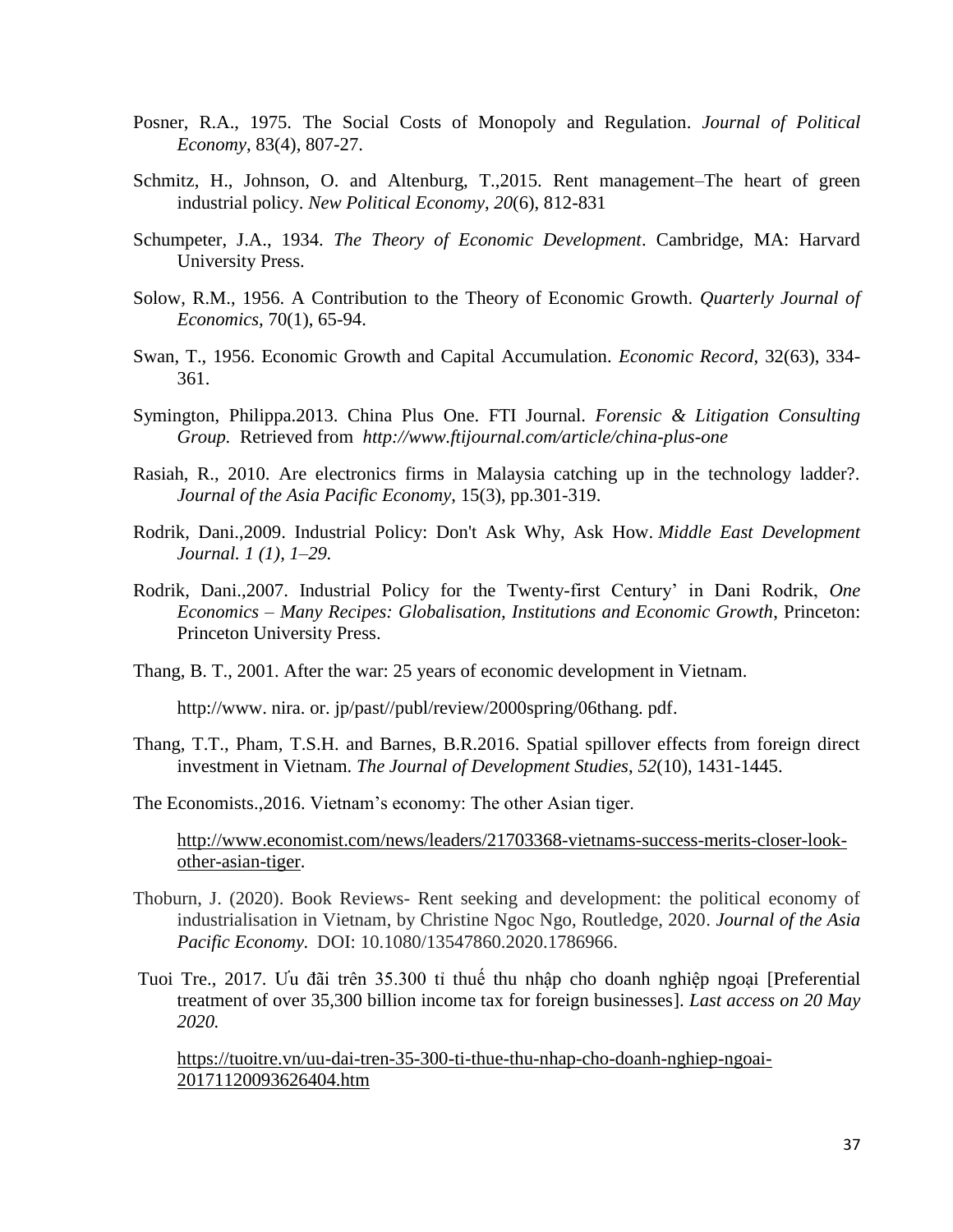Vietnamese Government Portal., 2019. Kế hoạch phát triển kinh tế xã hội [Socio-economic development plan].

[http://vanban.chinhphu.vn/portal/page/portal/chinhphu/kehoachphattrienkinhtexahoi?categ](http://vanban.chinhphu.vn/portal/page/portal/chinhphu/kehoachphattrienkinhtexahoi?categoryId=865&articleId=10052433) [oryId=865&articleId=10052433](http://vanban.chinhphu.vn/portal/page/portal/chinhphu/kehoachphattrienkinhtexahoi?categoryId=865&articleId=10052433)

- Van Aken, J.E.,2004. Management research based on the paradigm of the design sciences: the quest for field-tested and grounded technological rules. *Journal of Management Studies,* 41(2), 219-46.
- Vietnam Business News., 2017. Giving incentives worth VND 35300 billions to Foreign Invested Firms. *Last access on 20 May 2020.* https://vietnambiz.vn/uu-dai-tren-35300-tithue-thu-nhap-cho-doanh-nghiep-ngoai-38045.html
- Vietnam General Statistic Office. 2016. The Efficiency of Domestic Enterprises in the period 2005-2014. *Last access on 20 May 2020.*

<https://gso.gov.vn/default.aspx?tabid=512&idmid=5&ItemID=15817>

- Vietnam WTO centre., 2009. Vietnam commitment to WTO regarding electronics products. *Last access on 21 May 2020.http://trungtamwto.vn/upload/files/wto/7-/25-vankien/Cam%20ket%20WTO%20ve%20Dien%20tu.pdf*
- Vietnam Economy News., 2008. The once leading bird application for bankruptcy. *Last access on 20 May 2020.* [http://vneconomy.vn/doanh-nhan/canh-chim-dau-dan-mot-thoi-xin-pha](http://vneconomy.vn/doanh-nhan/canh-chim-dau-dan-mot-thoi-xin-pha-san-20081224102025350.htm)[san-20081224102025350.htm.](http://vneconomy.vn/doanh-nhan/canh-chim-dau-dan-mot-thoi-xin-pha-san-20081224102025350.htm)
- Vietnam Economy News., 2009. Ngành điện tử và bài học Orion Hanel [Electronics and Lessons from Orion Hanel]. *Last access on 20 May 2020.*http://vneconomy.vn/cuoc-song-so/nganhdien-tu-va-bai-hoc-orion-hanel-20090107043852677.htm
- Vietnamnet., 2012. The electronics industry in dead throes, VN has to start again from scratch. *Last access on 20 May 2020.* http://english.vietnamnet.vn/fms/specialreports/49741/electronics-industry-in-dead-throes--vn-has-to-start-again-from-scratch.html
- Vietnamnet.,2014. The Electronics Industry and Lesson from Orion Hanel. *Last access on 20 May 2020.* [http://english.vietnamnet.vn/fms/business/107186/electronics-grows-on-fdi](http://english.vietnamnet.vn/fms/business/107186/electronics-grows-on-fdi-sector.html)[sector.html](http://english.vietnamnet.vn/fms/business/107186/electronics-grows-on-fdi-sector.html)

Vietnam News.,2014. Electronics sector in need of support. *Last access on 20 May 2020.*

[http://vietnamnews.vn/economy/254345/electronics-sector-in-need-of](http://vietnamnews.vn/economy/254345/electronics-sector-in-need-of-support.html#XMRHrkJRxP2SYQ12.97)[support.html#XMRHrkJRxP2SYQ12.97](http://vietnamnews.vn/economy/254345/electronics-sector-in-need-of-support.html#XMRHrkJRxP2SYQ12.97)

Vietnam Custom Office.2016. Vietnam's Export and Import Revenue in December and 2015. *Last access on 20 May 2020.* http://www.customs.gov.vn/

Vietnamese Government.,2008. Government Portal. *Last access on 20 May 2020.*

[http://www.chinhphu.vn/portal/page/portal/chinhphu/hethongvanban?class\\_id=1&mode=d](http://www.chinhphu.vn/portal/page/portal/chinhphu/hethongvanban?class_id=1&mode=detail&document_id=81138) [etail&document\\_id=81138](http://www.chinhphu.vn/portal/page/portal/chinhphu/hethongvanban?class_id=1&mode=detail&document_id=81138)